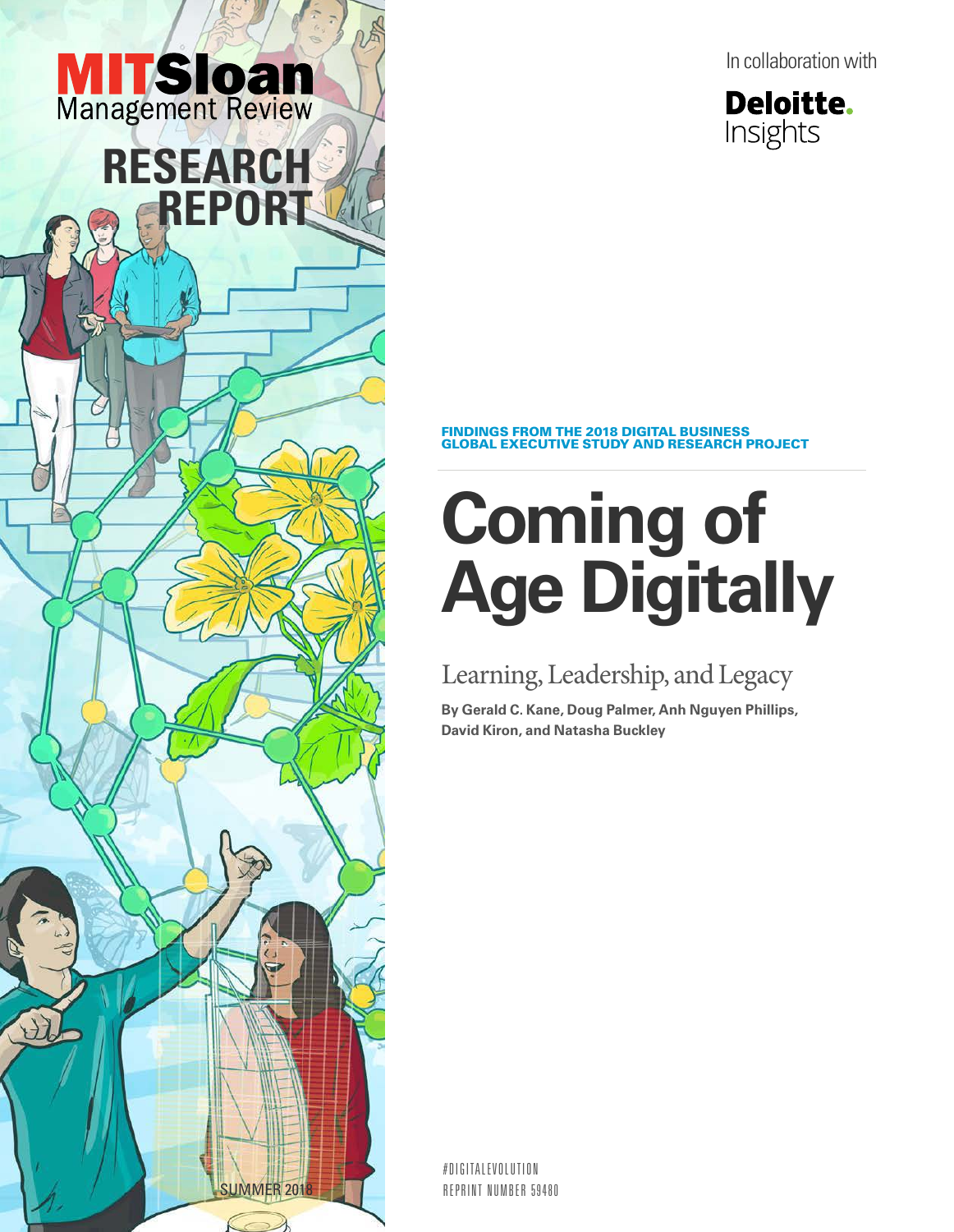#### **AUTHORS**

**GERALD C. KANE** is the *MIT Sloan Management Review* guest editor for the Digital Business Initiative and a professor of information systems at the Carroll School of Management at Boston College.

**DOUG PALMER** is a principal in the Digital Business and Strategy practice of Deloitte Digital.

**ANH NGUYEN PHILLIPS** is a senior manager within Deloitte Services LP, where she leads research on digital transformation and other strategic initiatives. **DAVID KIRON** is the executive editor of *MIT Sloan Management Review*, which brings ideas from the world of thinkers to the executives and managers who use them.

**NATASHA BUCKLEY** is a senior manager within Deloitte Services LP, where she researches emerging topics in the business technology market.

#### **CONTRIBUTORS**

Garth Andrus, Desiree Barry, Mark Cotteleer, Deb Gallagher, Swati Garg, Carolyn Ann Geason, Nidal Haddad, Paula Klein, Saurabh Rijhwani, Daniel Rimm, Lauren Rosano, and Allison Ryder.

The research and analysis for this report was conducted under the direction of the authors as part of an *MIT Sloan Management Review* research initiative in collaboration with and sponsored by Deloitte Digital.

#### *To cite this report, please use:*

G.C. Kane, D. Palmer, A.N. Phillips, D. Kiron, and N. Buckley, "Coming of Age Digitally" *MIT Sloan Management Review* and Deloitte Insights, June 2018.

#### **Copyright © MIT, 2018. All rights reserved.**

Get more on digital leadership from *MIT Sloan Management Review*:

Read the report online at **https://sloanreview.mit.edu/digital2018**

Visit our site at **https://sloanreview.mit.edu/big-ideas/digital-leadership**

Get the free digital leadership enewsletter at **https://sloanreview.mit.edu/enews-digital**

Contact us to get permission to distribute or copy this report at **smr-help@mit.edu** or **877-727-7170**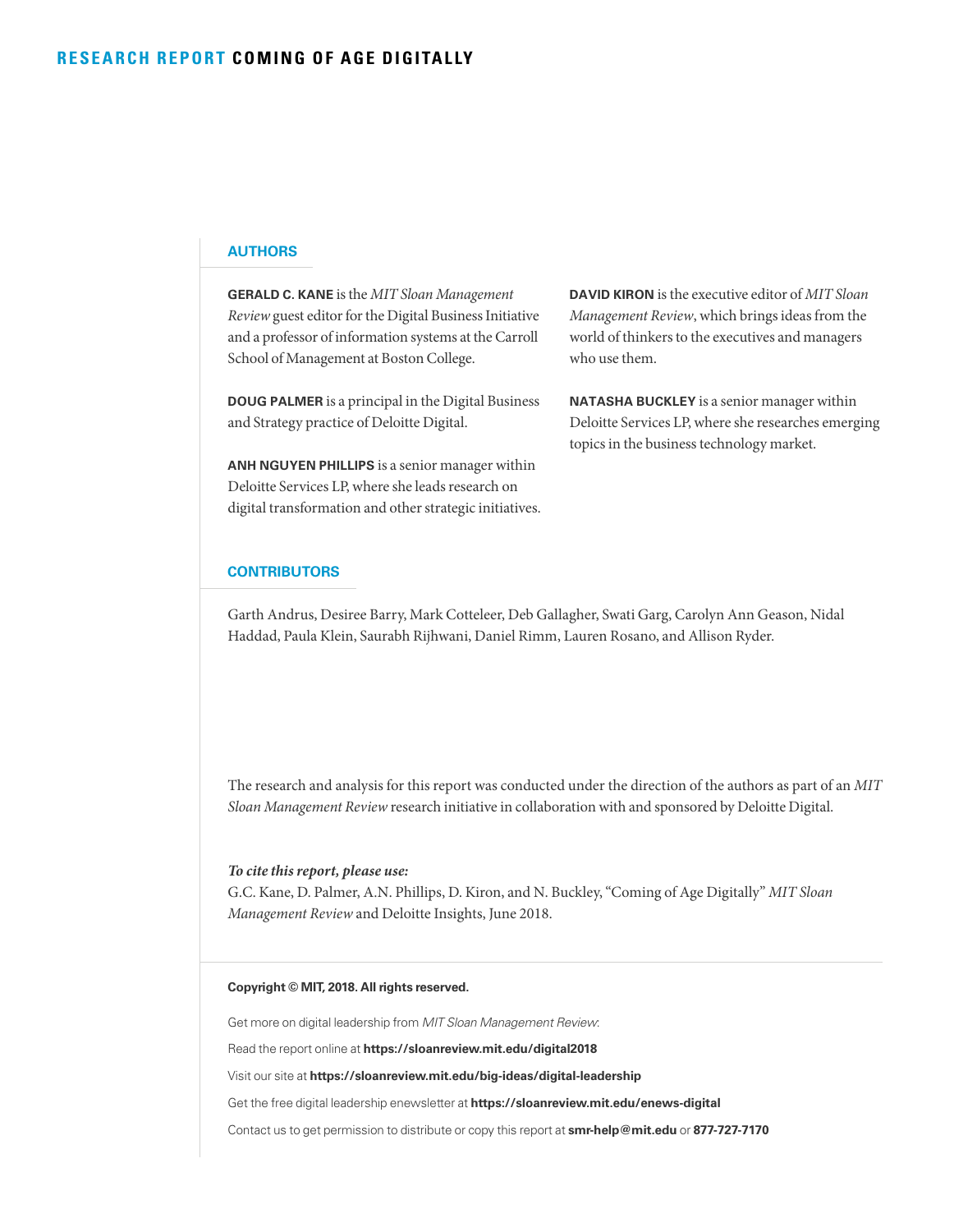## **CONTENTS**

**RESEARCH REPORT** SUMMER 2018



- **3 / Executive Summary**
- **5 / Introduction: Digital Transformation at John Hancock**
- **6 / What Advancing Digital Maturity Means for Your Business**
- **8 / How Is Digital Business Different?**
- **10 / Organizational Learning Through Experimentation and Iteration**
- **12 / Continuous Learning Is Critical for Individuals**
- **13 / Developing Not Just Having — Leaders Sets Digitally Maturing Companies Apart**
- **15 / Creating a Culture of Distributed Leadership**
- **17 / Coming of Age: Extending Your Legacy Into the Digital World**
- **18 / Conclusion**
- **20 / Acknowledgments**
- **21 / Appendix: Survey Questions and Responses**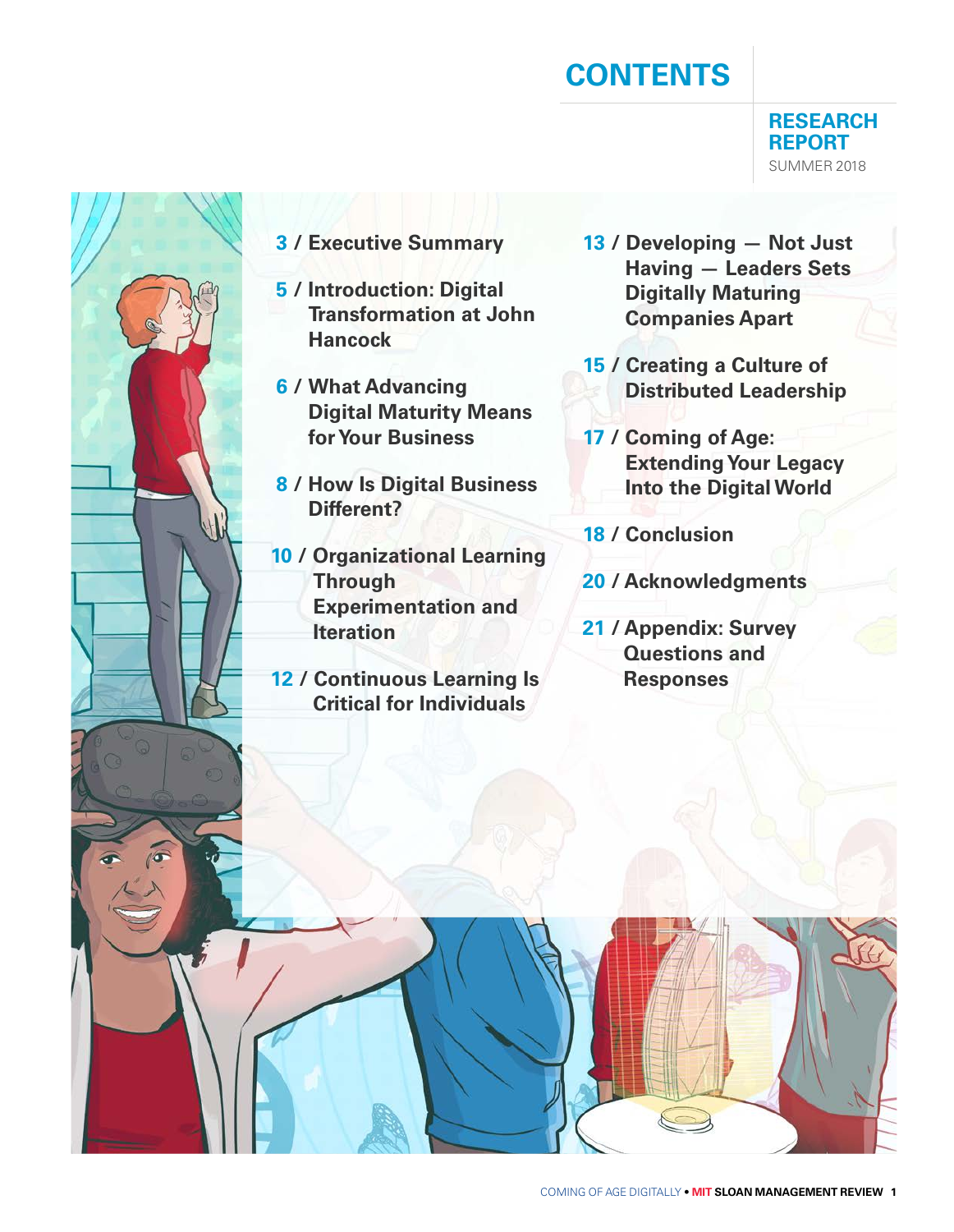# **Coming of Age Digitally**

## Executive Summary



dapting to increasingly digital market environments and taking advantage of<br>digital technologies to improve operations and drive new customer value are<br>important goals for nearly every contemporary business. The good news digital technologies to improve operations and drive new customer value are important goals for nearly every contemporary business. The good news is that many companies are beginning to make the necessary changes to adapt their organization to a digital environment.

Based on a global survey of more than 4,300 managers, executives, and analysts and 17 interviews with executives and thought leaders, *MIT Sloan Management Review* and Deloitte's<sup>1</sup> fourth annual study of digital business shows that the digital business environment is fundamentally different from the traditional one. Digitally maturing companies recognize the differences and are evolving how they learn and lead in order to adapt and succeed in a rapidly changing market. This year's research provides some important insights into how companies are adapting to a digital business environment:

- **Organizations are beginning to make progress digitally.** For the first time in four years, we've seen an uptick in how survey respondents evaluate their company's digital maturity. Many established companies are beginning to take digital disruption more seriously and respond. If companies were waiting for competitors to act before responding, this shift suggests the time to act is now.
- **Developing not just having digital leaders sets digitally maturing companies apart.** Simply having the right digital leaders is not the most important indicator of digital maturity — more than 50% of digitally maturing companies still report needing new leaders. Yet, these maturing companies were far more likely to report taking steps to develop the right leaders. The most digitally mature organizations are more than four times more likely to be developing needed digital leaders than the least digitally mature ones. Key traits of effective digital leadership are about enabling the organization: providing vision and purpose, creating conditions to experiment, empowering people to think differently, and getting people to collaborate across boundaries.

*The most digitally mature organizations are more than four times more likely to be developing needed digital leaders than the least digitally mature ones.*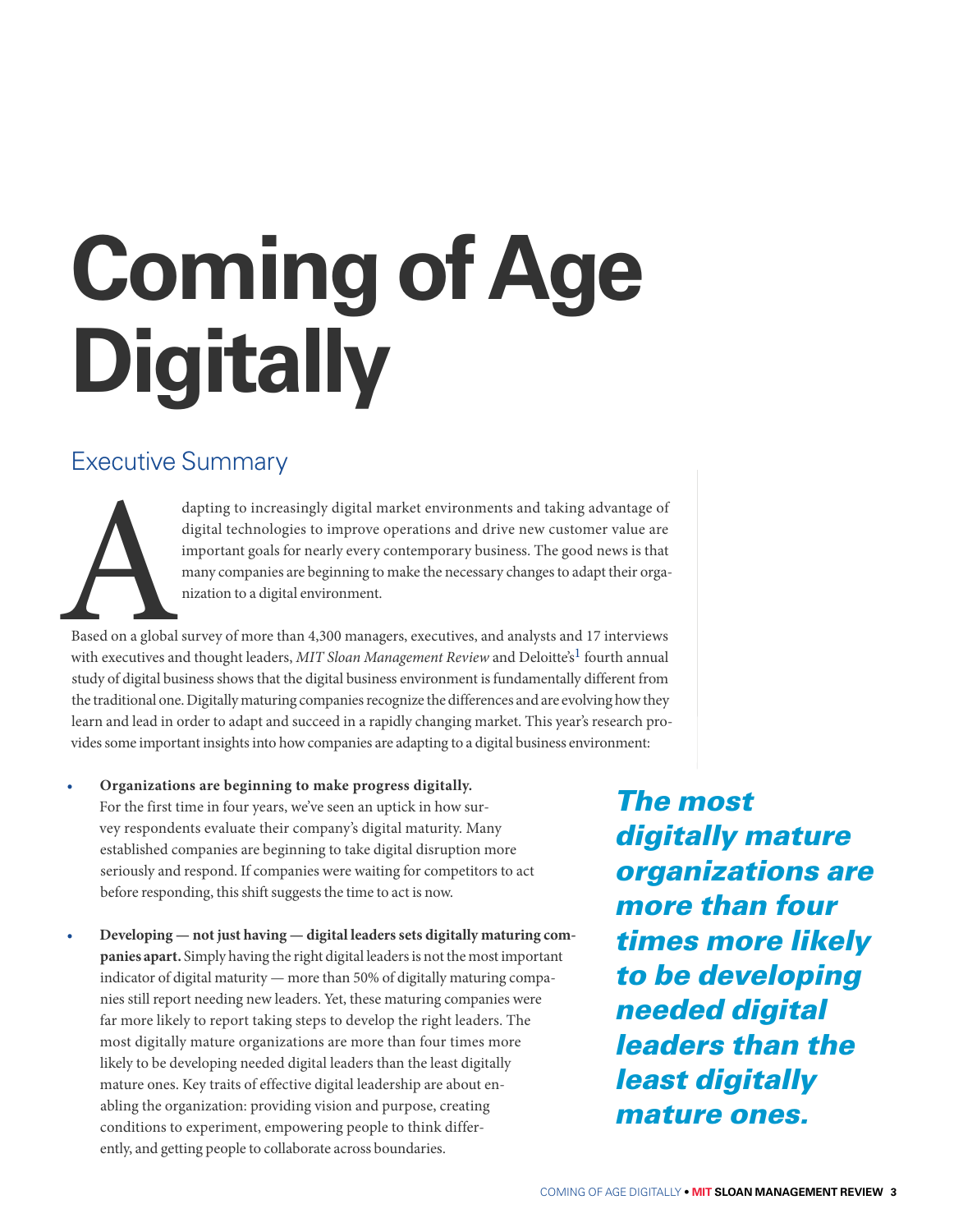#### ABOUT THE RESEARCH

To understand the challenges and opportunities associated with the use of social and digital business, *MIT Sloan Management Review*, in collaboration with Deloitte, conducted its seventh annual survey of more than 4,300 business executives, managers, and analysts from organizations around the world.

The survey, conducted in the fall of 2017, captured insights from individuals in 123 countries and 28 industries, from organizations of various sizes. More than two-thirds of the respondents were from outside of the United States. The sample was drawn from a number of sources, including *MIT Sloan Management Review* readers, Deloitte Dbriefs webcast subscribers, and other interested parties. In addition to our survey results, we interviewed business executives and experts from a number of industries and academia to understand the practical issues facing organizations today. Their insights contributed to a richer understanding of the data.

Digital maturity was measured in this year's study similar to how it was measured in prior years. We asked respondents to "imagine an ideal organization utilizing digital technologies and capabilities to improve processes, engage talent across the organization, and drive new valuegenerating business models." We then asked respondents to rate their company against that ideal on a scale of 1 to 10. Three maturity groups were observed: early (1-3), developing (4-6), and maturing (7-10).

- **Digitally maturing companies push decisionmaking further down into the organization.** At the same time, there appears to be a disconnect between the C-suite and middle managers regarding this. While 59% of CEOs believe they are pushing decision-making down, only around 33% of vice president and director-level respondents report that it is happening. While one may be tempted to conclude that leaders are unwilling to surrender their authority to others, some of our evidence suggests that employees may be reluctant to step up and assume their roles as digital leaders.
- **Digital business is faster, more flexible and distributed, and has a different culture and mindset than traditional business.** Survey re-

spondents say the pace of business; culture and mindset; and a flexible, distributed workplace are among the biggest differences between digital and traditional business. Such findings mean many companies should change how they operate in order to compete. Respondents also report that the biggest challenges are the need to experiment and take risks, dealing with ambiguity and constant change, buying and implementing the right technology, and distributed decision-making.

- **Digitally maturing organizations are more likely to experiment and iterate.** Experimentation and iteration are key ways companies respond to digital disruption. They alone, however, are not enough. Companies should use the results of those experiments — successes and failures — to drive change across the organization. Companies with abundant resources may be tempted to just "throw money at the problem" of digital disruption, but that doesn't generally lead to continuous and actionable learning in the way that experimentation does. Instead, established companies should figure out how to experiment to compete in the future while also maintaining the core business so that it can perform in the present.
- **Individuals report needing to continually develop their skills but say they get little to no support from their organization to do so.** Some 90% of respondents indicate that they need to update their skills at least yearly, with nearly half of them reporting the need to update skills continuously on an ongoing basis. Yet, only 34% of respondents say they are satisfied with the degree to which their organization supports ongoing skill development. Many organizations continue to rely on formal training for developing these skills, but cultivating an environment that allows on-the-job learning may be more effective. Many employees are also willing to do it themselves, given the right support. Of those surveyed, 90% indicate they want to use data analytics from their organization to help them improve their own performance.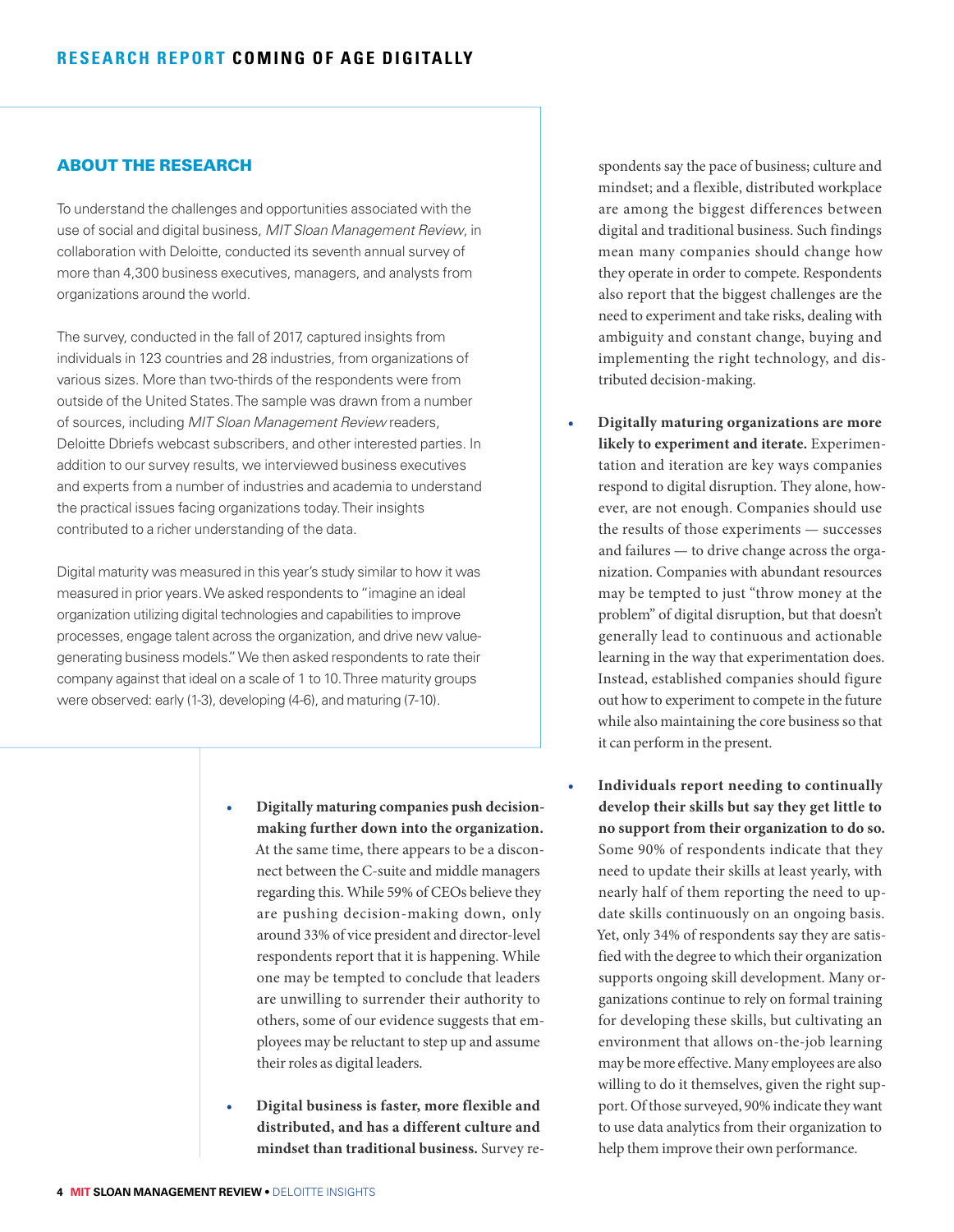## Introduction: Digital Transformation at John Hancock

John Hancock Financial Services Inc. is a well-established Boston, Massachusetts-based business with a 150-year history and 3.5 million policyholders. However, about two years ago, the company's leadership realized that the business and organization needed to be refreshed for the 21st century and to better compete in a digital world.

The first step was to hire some new people with the necessary skills to lead the digital transformation efforts. The company first recruited Barbara Goose in October of 2016, who became senior vice president and chief marketing officer. She brought a background of more than 20 years of experience in digital marketing, most recently as global chief marketing officer of a financial technology company in the mortgage and real estate industries. Goose then assembled her team to lead the digital renewal, including Lindsay Sutton, who was recruited from a marketing technology agency to become assistant vice president and digital strategy lead.

Goose wanted the company to become more innovative, more entrepreneurial, faster moving, more empowered, and more collaborative. The company needed to change the way it worked, with whom it was working, and how employees thought about their work. To make these types of fundamental changes, Goose first needed to give the people tasked with the changes the freedom to work outside the traditional bureaucratic structures that define many legacy companies. Innovation teams needed to be isolated and protected, "to be freed from the corporate shackles in some ways to be able to innovate and progress faster," says Goose.

A key initiative under this approach has been the development and launch of a new mobile advisory investment app called Twine. The San Francisco, California-based cross-functional group responsible for the app "functions just like a startup," Sutton notes. "It's having people at the table together but

not losing any steam by having too many powers-that-be in those conversations." Goose adds, "When you put cross-functional employees on a dedicated team, they're baked into those teams, so they understand what the team is doing. They understand the mission and the urgency, so decisions are made differently."

They also communicate the lessons learned from experiments across the organization to make sure other teams can benefit. "If we win or have built something, it's about packaging it up to be able to share so that other people can see how it's been done," Sutton says. "I've already noticed that we've been able to use a lot of the learnings we've had just getting to the launch stage for Twine in other pockets around the organization."

Yet, innovation teams, incubators, and the successful release of mobile apps aren't sufficient to drive the type of change John Hancock is seeking. Goose's task is bigger: "To be successful in scaling, we realized that we need to integrate this process into our core."

Digital transformation can't just be a top-down mandate to change. Instead, it involves creating the conditions under which existing employees start thinking and working differently, and driving change from the bottom up as well.

"At the end of the day, so much is about talent. Talent is two-pronged, by skill set and by attitude," Sutton notes. "That's what you need to drive an organization forward into an era they are primed to be a part of. Attitude is the one thing we sometimes forget." With the right attitude, people can and will begin to develop the skills they need to work and learn in the fast-moving and ambiguous conditions that are at the heart of digital business. "People with that mentality are everywhere," she adds. "Some of them need to just be reminded that they can be that person."

Executives at John Hancock see the competitive landscape shifting and are trying to create new competencies for competing in a digital world and reshape how their employees work, think, and learn. Yet, driving the need for change can be difficult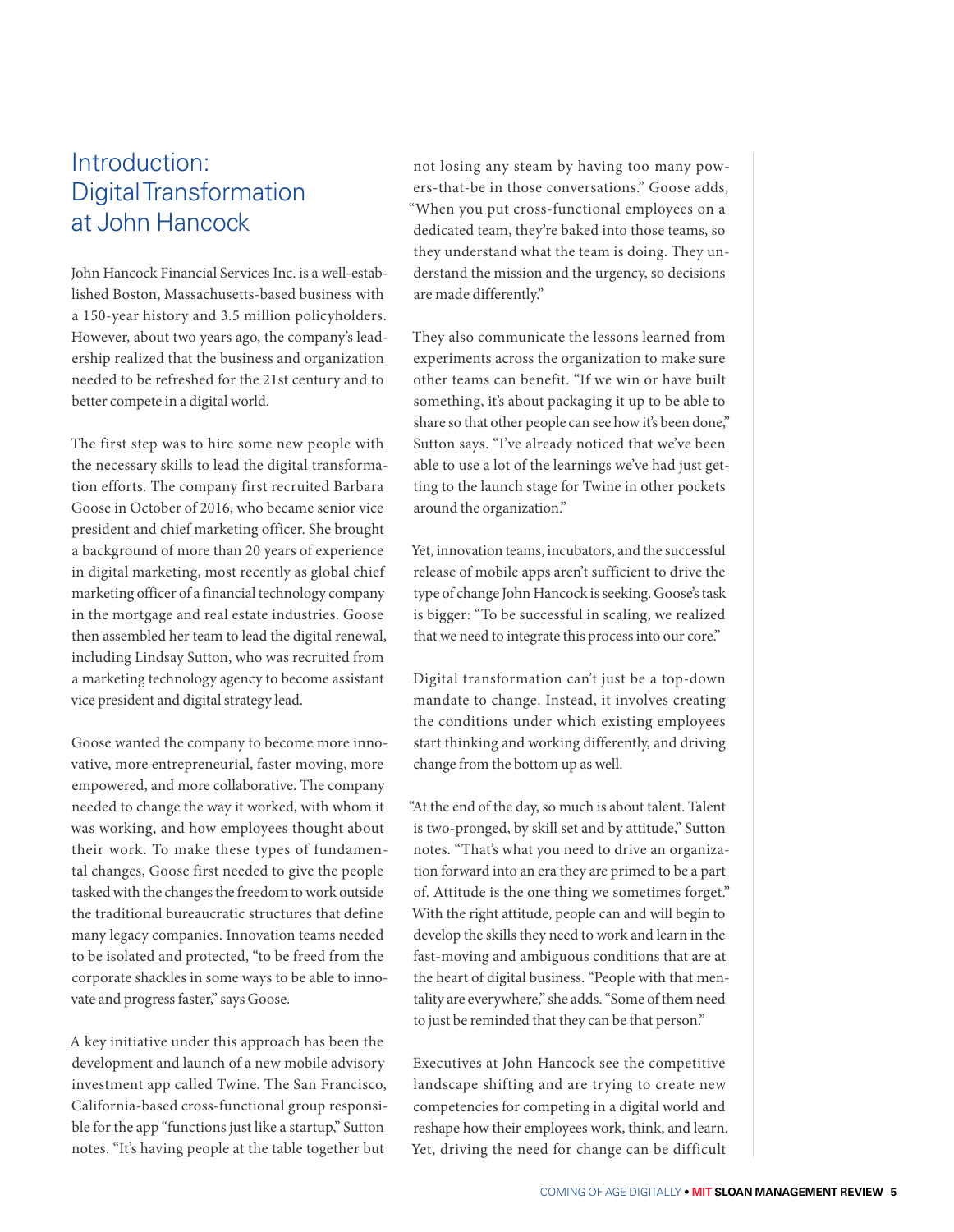when established companies are performing well. "It's hard to drive change when people feel that the company has been successful doing everything the way it always has," Goose says. "In looking toward the future, they can see that the world and customer needs are changing. We need to evolve and experience a revolution to get to a very different place as fast as we can, but it's hard to do that quickly in such a big company."

#### THE IMPORTANCE OF A GROWTH MINDSET FOR DIGITAL TRANSFORMATION

Research psychologist Carol Dweck contrasts two types of individual mindsets: a growth mindset and a fixed mindset.<sup>i</sup> Her research reveals that mindset plays a much bigger role than innate talent when it comes to success. People with a fixed mindset believe that intelligence (along with talent, personality, and other traits and capabilities) is static: You either have it or you don't, and there is little you can do to change it. Having a growth mindset begins with the fundamental belief that intelligence (or talent or other personality or capabilities) *can be developed* — that it is not static or predetermined.

A growth mindset is key to digital transformation. Many people don't innately possess the skills necessary to succeed in a digital world, but they must develop them as they adapt to the new challenges wrought by digital disruption. Organizations can develop a growth mindset, too. Much of what Barbara Goose, senior vice president and chief marketing officer at John Hancock Financial Services, is trying to accomplish is to get the company to realize that it, too, can develop the processes and capabilities to compete more effectively in a digital environment.

Both individuals and organizations need a growth mindset to learn how to adapt to the ongoing changes posed by digital disruption. Digital disruption is, in fact, many little disruptions that unfold over time and interact in unexpected ways. The best way to respond is to likewise be continually sensing and adapting to these environmental changes wrought by digital technologies in small, manageable ways instead of in a singular, massive organizational overhaul.

## What Advancing Digital Maturity Means For Your Business

These are the themes around learning and leadership we're seeing play out across companies and industries in our 2018 *MIT Sloan Management Review* and Deloitte annual report on digital business. For the past four years, we have studied how companies are responding to changes in the business environment resulting from advances in digital technologies.

Consistent with research in past years, we explored the organizational aspects of digital transformation. We examined how organizations adapt their business strategy, their organizational structure and culture, and their talent and leadership models to better compete in a digital world. Extending this ongoing research theme, this year we explored how leadership and learning at digitally maturing organizations are transformed at both the organizational and individual level. (See "The Importance of a Growth Mindset for Digital Transformation.")

Our research is focused on the concept of digital maturity, which represents the degree to which organizations have adapted themselves to a digital business environment. The distribution of digital maturity was relatively consistent in our sample over the past few years, suggesting that companies weren't making significant progress.

This year is different. For the first time, we observed a meaningful uptick in digital maturity. (See Figure 1, page 7.) The percentage of respondents who report their company as being in the early stage of digital disruption has dropped nearly 9 points from last year, and the percentage of those reporting their company is either in the developing or maturing stage has gone up approximately 3 and 5 points, respectively.

These shifts suggest that companies are beginning to take digital disruption more seriously and make meaningful changes in how they work. Such shifts persist even when controlling for company age and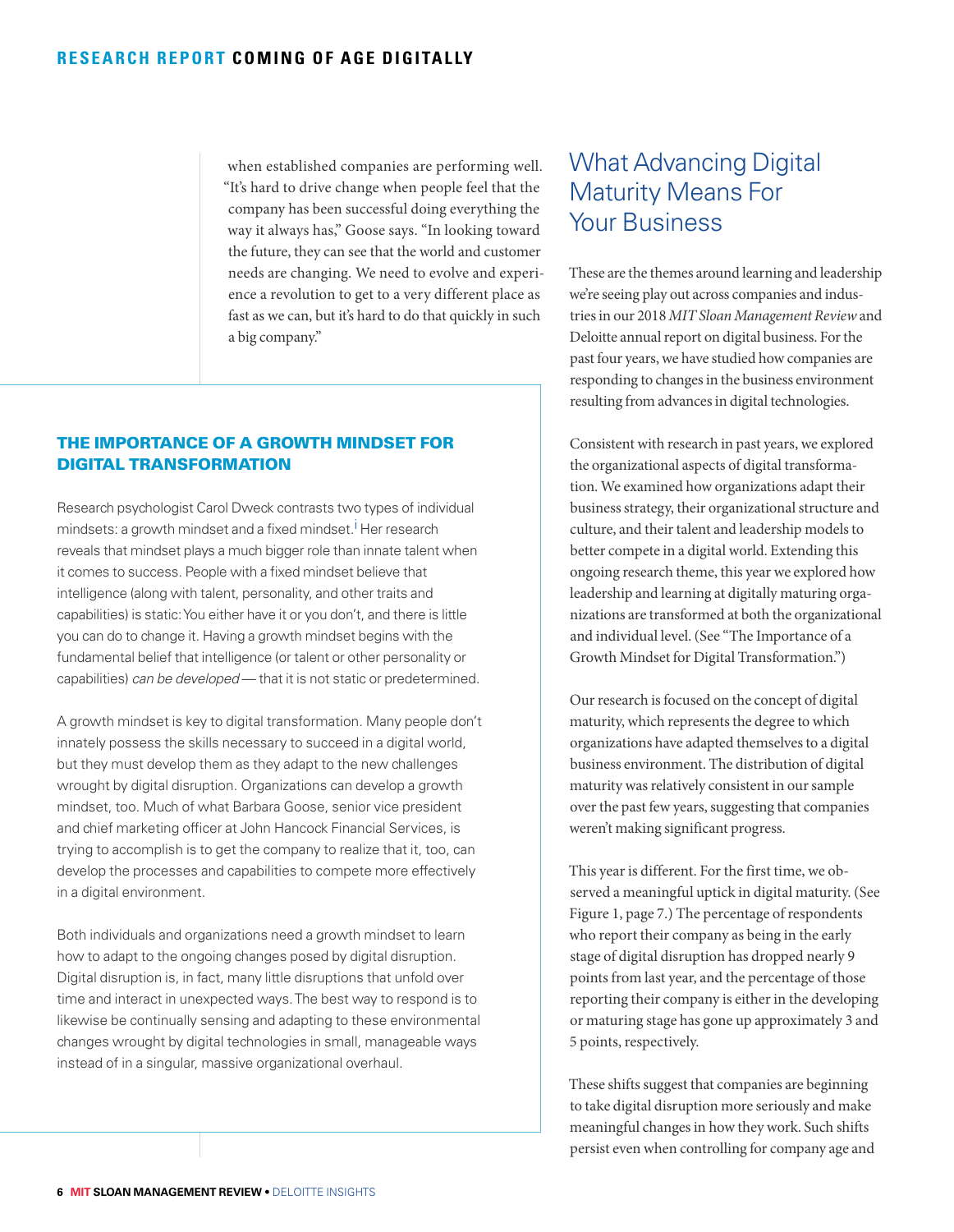other organizational characteristics, and may anticipate even greater changes in the years to come.

It is possible that many companies have not responded to digital disruption sooner because their competitors weren't responding, either. Now that some companies have started to move more aggressively to adapt their organization to a digital world, it may mean that others may soon follow in response. As we saw in the John Hancock example, companies may be reluctant to adapt while they are successful. If your company is not making meaningful steps to become more digitally mature, our data suggests that now may be the time to start to take action.

We might be wary of overinterpreting these trends if they weren't backed up by anecdotal data from our interviews. We've interviewed several other established companies in recent years — such as Walmart Inc., General Electric Co., and Cisco Systems Inc. — all of which are taking significant steps toward becoming digitally mature businesses.

#### **Competency Traps: What Got You Here Won't Get You There**

Just because companies are taking digital disruption seriously doesn't mean making the required changes will be easy. Established companies in particular typically face significant challenges when it comes to digital transformation — and one of the biggest is their past success. This is often referred to in management literature as *competency traps*.

Competency traps are the mistaken beliefs that the factors that led to past success will also be associated with future success. Digital technologies are changing the competitive landscape — providing new ways of delivering value to customers and new service opportunities — and factors associated with past successes may not be associated with future success. Our data shows that older companies are generally less digitally mature, meaning they are more likely to be in the early stages and less likely to be in the maturing stages. If companies don't change their processes and mindsets to take advantage of new opportunities for doing business made possible **FIGURE 1:** We asked respondents to "imagine an ideal organization utilizing digital technologies and capabilities to improve processes, engage talent across the organization, and drive new value-generating business models." We then asked respondents to rate their company against that ideal on a scale of 1 to 10. Three maturity groups were observed: early (1-3), developing (4-6), and maturing (7-10).



2017 data sourced from G.C. Kane, D. Palmer, A.N. Phillips, D. Kiron, and N. Buckley, "Achieving Digital Maturity" *MIT Sloan Management Review* and Deloitte University Press, July 2017.

2018 maturity percentages do not total 100 due to rounding.

through an emerging digital infrastructure, then other established or new competitors likely will.

General Electric is one example of a company seeking to overcome competency traps. In the 1990s, GE became known for its adherence to a process known as Six Sigma, a set of techniques for reducing the error rate in manufacturing processes to 0.00033%. Six Sigma was a key factor associated with GE's success during the '90s and early 2000s.

Six Sigma, however, has its limitations. Followers tend to find it's exceedingly difficult — if not impossible — to maintain Six Sigma standards while also trying to experiment with new ways of doing business. The process is not conducive to the types of agile responses to environmental shifts that characterize the world of digital business.

To address the need for faster change and agility, GE has developed a complementary approach known as FastWorks, which combines lean startup principles created by business consultant Eric Ries with GE's size and resources. But as GE's culture transformation leader Janice Semper notes, "It's been harder in some of our businesses where they don't have as much volatility or disruption yet. They don't necessarily feel the same need as those parts of our businesses that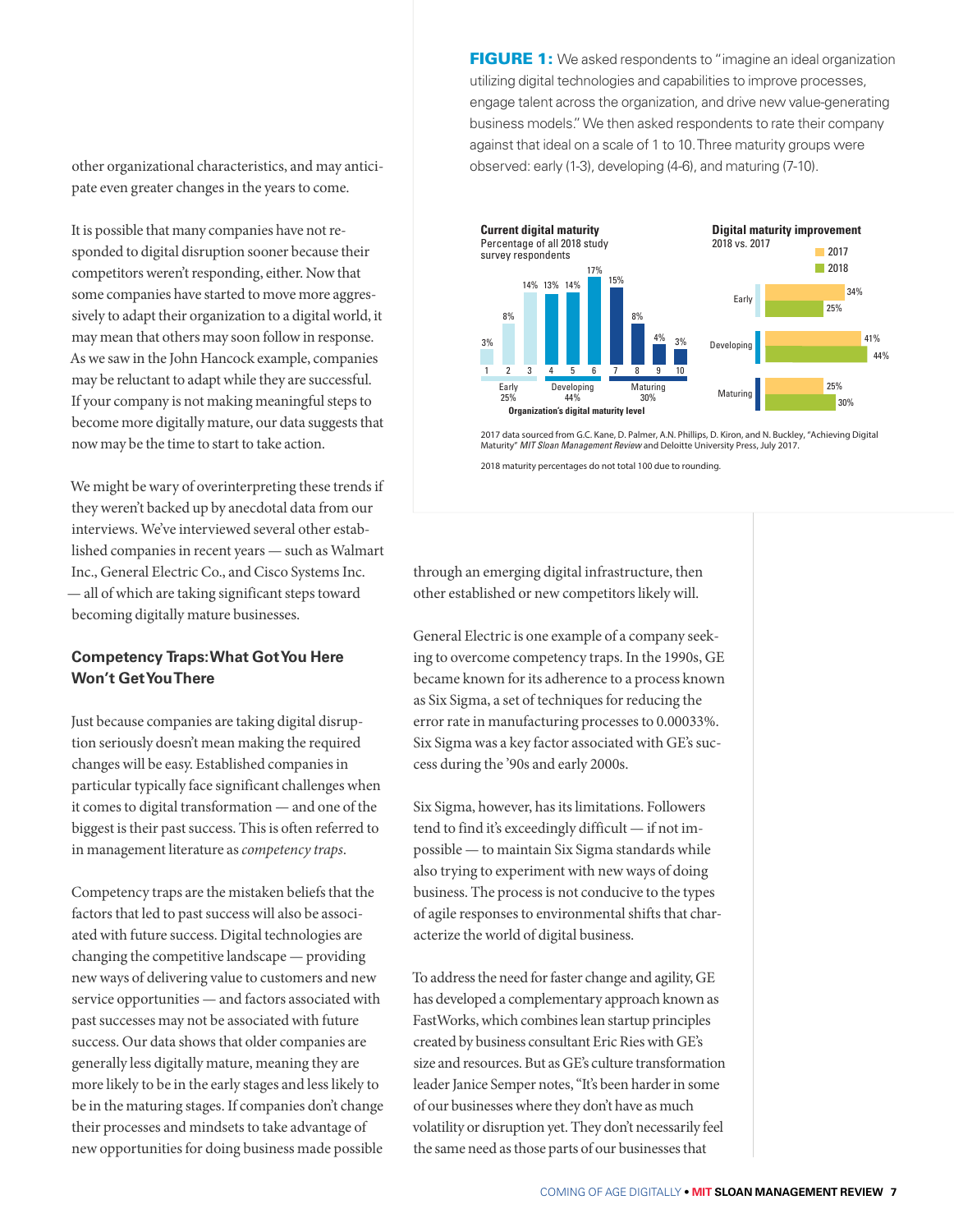#### **RESEARCH REPORT COMING OF AGE DIGITALLY**

FIGURE 2: Digital business requires companies to act and respond faster than they ever have before.



are being disrupted or are in extremely challenging, volatile, ambiguous environments where this is really the only way to go forward and work."

Avoiding competency traps is necessary for achieving the kind of digital transformation that leads to long-term success. But it might not be sufficient. Revenues for the newspaper industry, for instance, reached an all-time high around the year 2000, at the height of the dot-com boom. But that was before the internet brought new ways to consume content, new content providers, and a shift in consumer preferences — all of which contributed to consolidation and upheaval in the industry over the next decade. More agile processes would not have saved many newspapers. New business models, not just new competencies, had to become part of the solution.

## How Is Digital Business Different?

Before your organization can respond to digital disruption, it is important to understand the nature

of that disruption. We asked survey respondents to describe how digital business differed from traditional business in their own words. Our research team coded more than 3,300 responses into several categories. Complete results are shown in Figure 2.

The biggest difference respondents cite is the pace of doing business. Put simply, digital business requires companies to act and respond faster than they ever have before. The challenge is that many of the communication and decision-making structures in organizations can't move as fast as necessary. "It's the speed at which the landscape is changing through digital, allowing new competitors to play, that makes it really transformative," says an executive we interviewed. "Not only is technology making industries work faster and more efficiently — we all have access to the same technology. It's the entrance of new competitors that we would never have thought of before that's throwing everyone a huge curveball."

The second most common difference respondents indicate relates to culture and mindset. These responses centered around the need for changes to organizational culture, but responses were not entirely positive. Many respondents note that these cultural shifts also result in tensions with employees who have a more traditional mindset. In other words, competency traps may exist at the individual level as well, especially within established companies. Employees who have had success with a particular way of working in the past may be reluctant to change those ways of working for the future.

The third most common difference was organizational structure. Melissa Valentine, assistant professor of management science and engineering at Stanford University, says, "It seems pretty clear that the boundary of the firm is changing in significant ways. I hear the 'core periphery' idea a lot here in Silicon Valley." In that model, a company relies on a group of core employees it plans to invest in and nurture while tactically leveraging networks of external, on-demand talent. Even large companies, Valentine notes, may consist of a "core team and then peripheral employees and projects around it" instead of full-time employees working for a single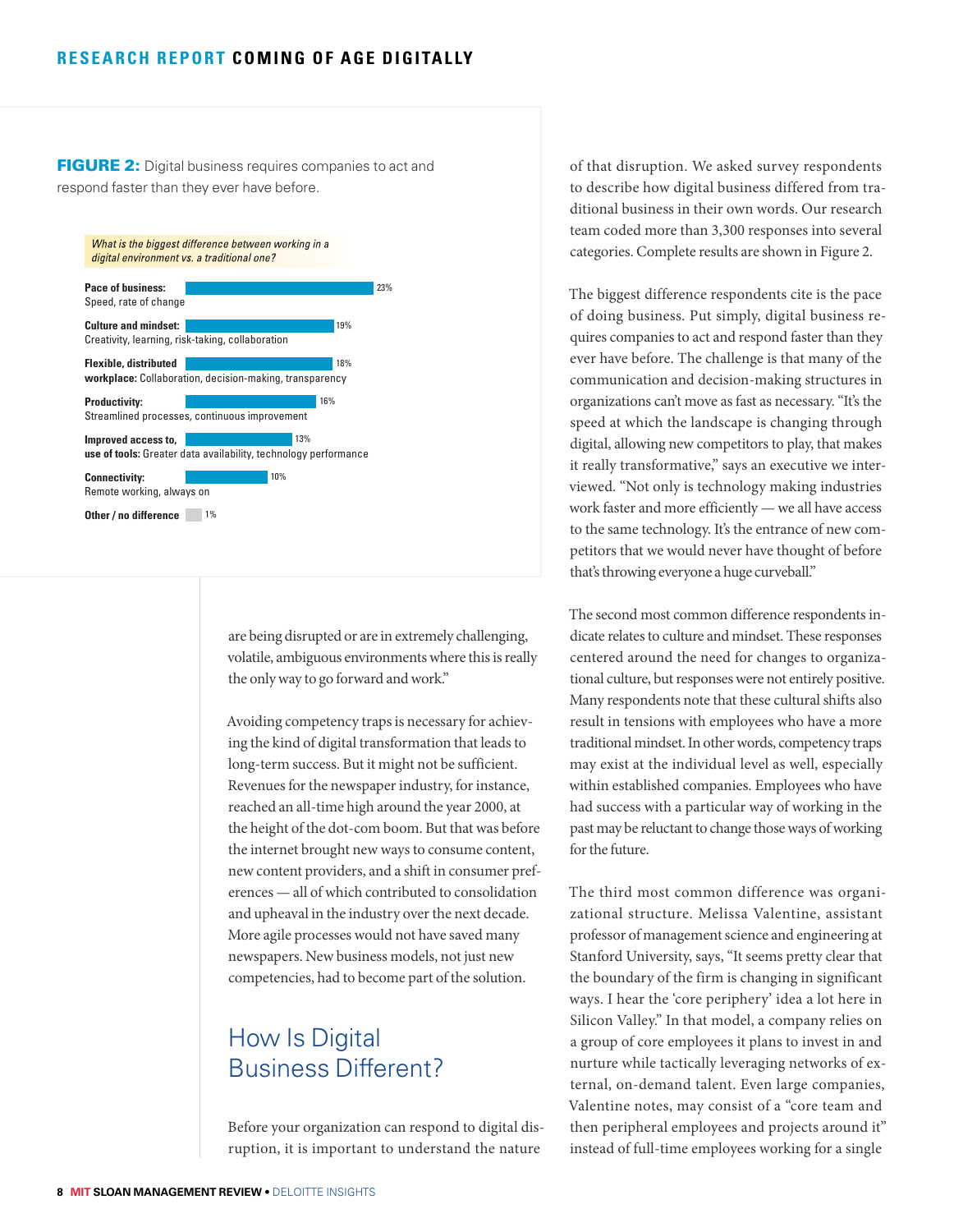company. For some companies, this model may require a new perspective on how to blend full-time employees with talent sourced from the open market. Recent studies find that employers expect to dramatically increase their dependence on contract, freelance, and gig workers over the next few years.2

Finally, the fourth most cited difference was productivity. As we noted previously, however, productivity improvements can be a double-edged sword. According to John Hagel, cochairman at Deloitte LLP's Center for the Edge, "If you are truly going to accelerate performance improvement, you have to stop focusing on efficiency. If it's just efficiency, that's a diminishingreturns game. The more cost-effective and faster you are, the harder it's going to be to get to that next level of efficiency. But if you focus on effectiveness, on impact, on value delivered to whatever the arena is — the sky is the limit. That requires a mindset shift, getting out of that efficiency mindset."

#### **Challenges of Competing in a Digital Environment**

We also asked respondents what challenges organizations are most likely to face when seeking to compete more effectively in a digital environment. Again, top responses point to characteristics with which more established companies are more likely to struggle.

As Figure 3 shows, respondents report that the biggest challenge their organization faces in terms of competing in a digital environment is lack of experimentation. We've seen that the need for experimentation is something established companies struggle with, because they are often driven by a fear of failure. Maile Carnegie, group executive of digital banking at financial services firm Australia and New Zealand Banking Group (ANZ) Ltd. of Melbourne, Australia, says it's fascinating how some young, digital companies experience failures every single day in their efforts "to achieve their purpose, and they're comfortable with it." She notes that comfort "starts with the audacity of their mission," whereas many established companies have a "fear of failure baked right into" their culture.

FIGURE 3: Respondents report that the biggest challenge their organization faces in terms of competing in a digital environment is lack of experimentation.



"In a company like Google, its purpose is to literally change the world," Carnegie says. "The company holds itself to a lofty and unachievable mission. If you compare that to a lot of legacy companies, they have achievable and incremental missions. One of the obvious outcomes of that is if you're trying to strive for something that is incremental, you'll hit your goal, but you are also going to get small, incremental results."

The second most significant challenge respondents report with respect to competing in digital business is how organizations wrestle with ambiguity and constant change. One executive says, "Organizations will become a lot more fluid. The degree of ambiguity will be increased, and the degree of speed required will be increased. They need leaders who are able to assemble at any point in time a coalition of people who are guided by purpose, more than task or functional area necessarily."

The third most significant competition-related challenge respondents say they face is buying and implementing the right technology. Interestingly, this response exhibited the biggest difference between early and maturing companies, with 15% of respon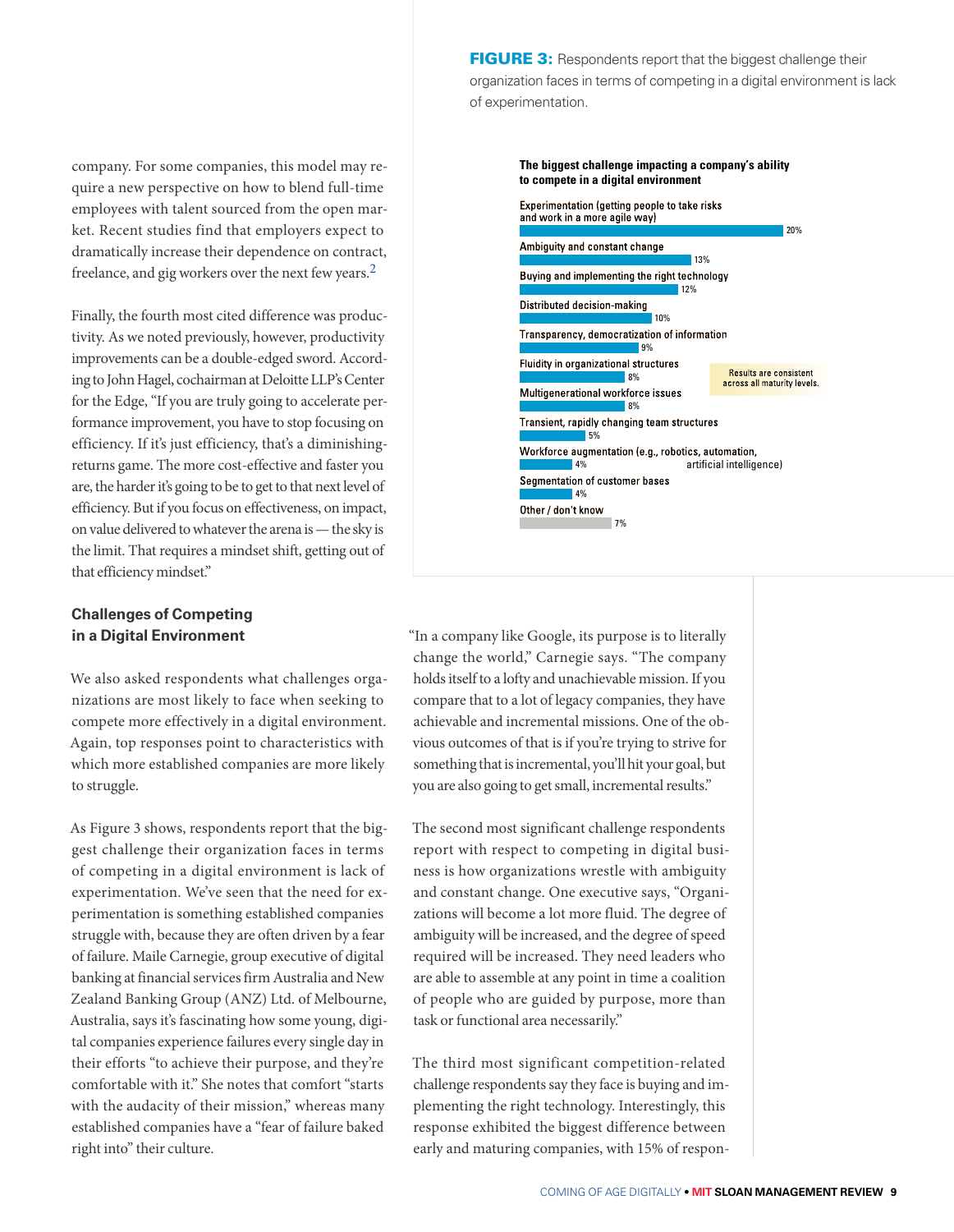dents from early-stage companies indicating this problem as the biggest and only 9% of respondents from maturing companies saying the same. Although maturing companies may be simply better at this task, our perspective is that many early-stage companies overestimate the technological component of digital maturity while more maturing companies regard the challenges in organizational terms.

## Organizational Learning Through Experimentation and Iteration

A key challenge posed by digital disruption is that a fast-changing digital environment requires more exploration and experimentation than most companies are prepared to manage. Experimentation is at the heart of digital maturity. Companies like Google Inc., Facebook Inc., and Amazon.com Inc. are constantly running experiments in an effort to continually im-

4 experimentation.**FIGURE 4:** Digitally maturing companies are more likely to create an environment that enables learning and innovation through

#### **Digitally maturing companies create an environment for learning**



prove the platform experience. Facebook CEO Mark Zuckerberg estimates that 10,000 versions of his social media site are running at any given instance as it tries and finds small improvements.3 Others turn to Silicon Valley startups, such as Optimizely Inc. and Split Software, that provide digital experimentation platforms on which companies can run experiments with their digital infrastructure.

Organizations can learn to adapt to an unexpected, ambiguous, and rapidly changing environment by investing in experimentation and figuring out what works. Cisco, for example, has launched about 10 innovation centers around the world to engage with startups and customers in local communities, problem-solve, and try new things. Additionally, it runs open efforts to cocreate with customers and partners, and hosts an annual innovation challenge.

Cisco takes a portfolio approach to innovation investment, according to James Macaulay, senior director of the Cisco Digitization Office. "You need some highly predictable, highly reliable asset classes, so to speak, but you also probably want to have some moon shots in there that could potentially return a thousand-fold," he says. "We're trying to balance predictability of returns while allowing for the opportunity of very high returns on investment."

#### **Experimenting Within the Enterprise**

What does effective experimentation look like? We asked three different questions about experimentation and found that digitally maturing companies are more likely to create an environment that enables learning and innovation through experimentation. (See Figure 4.) They (1) encourage new ideas to be shared and tested at all levels of the organization; (2) encourage feedback and iteration to learn how to work in new ways; and (3) share feedback of failed experiments to increase organizational learning.

While experiments in organizations will likely move more slowly than those on digital platforms, increased digitization of communications and other business processes creates the opportunity for rapid experimentation or allows for "natural experiments,"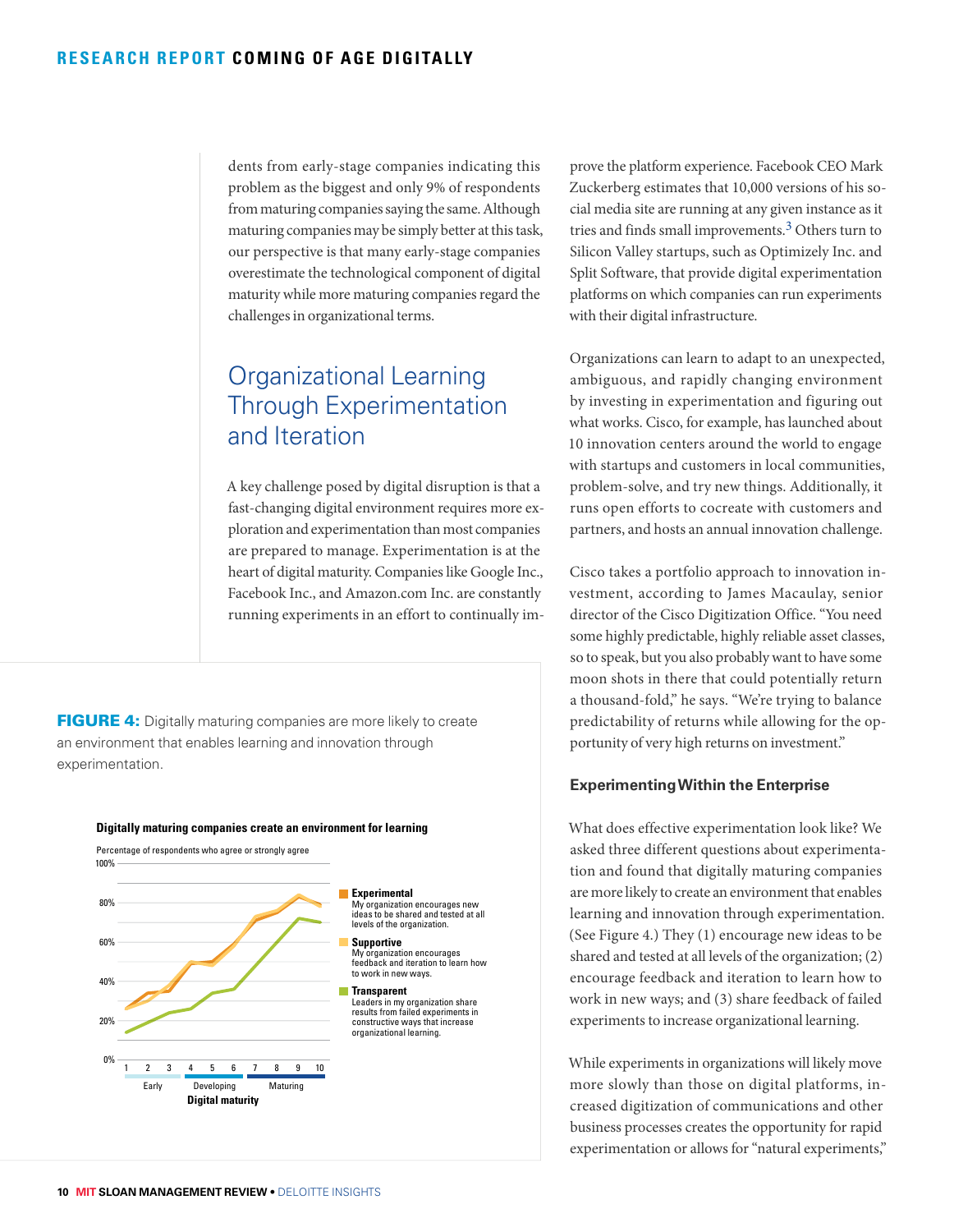where researchers can compare data on differences that occur as a result of normal business routines. For example, analytics firm Humanyze helps companies use digital sociometric data generated by employees through existing platforms or custom employee badges to learn about employee behavior and make changes to the organization. President and CEO Ben Waber describes four levels of sociometric capabilities that are now available, though still in early stages of rollout:

- **1.** Analyze the effects of a decision you have already made, and see the impact before and after that decision.
- **2.** Intentionally design an intervention with a test group and a control group.
- **3.** Test multiple things at once.
- **4.** Run tests across every single people decision you make.

Although he notes that "the furthest along any company right now is single tests," these capabilities demonstrate how much more is possible in this area.

Our research suggests that most employees are surprisingly open to using new data analytics tools, what Humanyze calls "people analytics," to help them improve their performance. Some 90% of survey respondents indicate that they are open to these data and analytics applications. Waber's experience echoes this openness. Employees get to see their own data, "which is essentially a Fitbit for your career," he says. "You can compare yourself to the team average. And not just averages — let's say I'm a salesperson, and I want to be the best salesperson. Well, do I know what the best salespeople in the organization do? And where are there significant differences?" People analytics can allow employees to use communication and other digital data to compare their behaviors to the highest performers and highlight the differences in behavior most associated with success.

#### **Beyond Experiments to Real Change**

Yet, digitally maturing companies do more than just run experiments.

First, they know experimentation alone is generally not enough. Scaling those experiments is also required. While companies along our digital maturity spectrum are likely to experiment with digital technologies, maturing companies are more likely to take the results from the experiments to drive change across the organization. Deloitte's Hagel wants to reframe the innovation conversation entirely. Too many companies approach innovation as "something that's done on the side," he says. They think that if they have an innovation lab in Silicon Valley, that's enough and "everybody else just does their job." Instead, he says, "everyone in the organization needs to innovate — and not just occasionally but every day they're on the job."

Second, as companies begin to experiment more, it adds on pressure to balance experimentation (learning new ways of doing things) with effective exploitation (leveraging existing competencies and established practices). In a foundational paper on organizational learning, Stanford University professor James G. March noted the importance of balancing exploration and exploitation in organizational learning.<sup>4</sup> In short, organizations should find new ways of doing business through these two means while also maintaining a viable business and exploiting established competencies. In a *Harvard Business Review* article, authors Charles A. O'Reilly and Michael L. Tushman referred to companies that successfully accomplished this balancing act as "ambidextrous organizations."5

Cisco's Macaulay echoes that need, noting, "One of the key challenges any large company faces — any large, successful company — when it comes to digital transformation is maintaining your existing business while expanding into new businesses, in some cases where maybe there's some friction between those two. That's something all large companies must manage as they innovate and try to disrupt themselves in the most positive sense of the word."

Our survey data supports this view. We found that digitally maturing companies are not necessarily more likely to experiment than early-stage companies, but they are more likely to report balancing the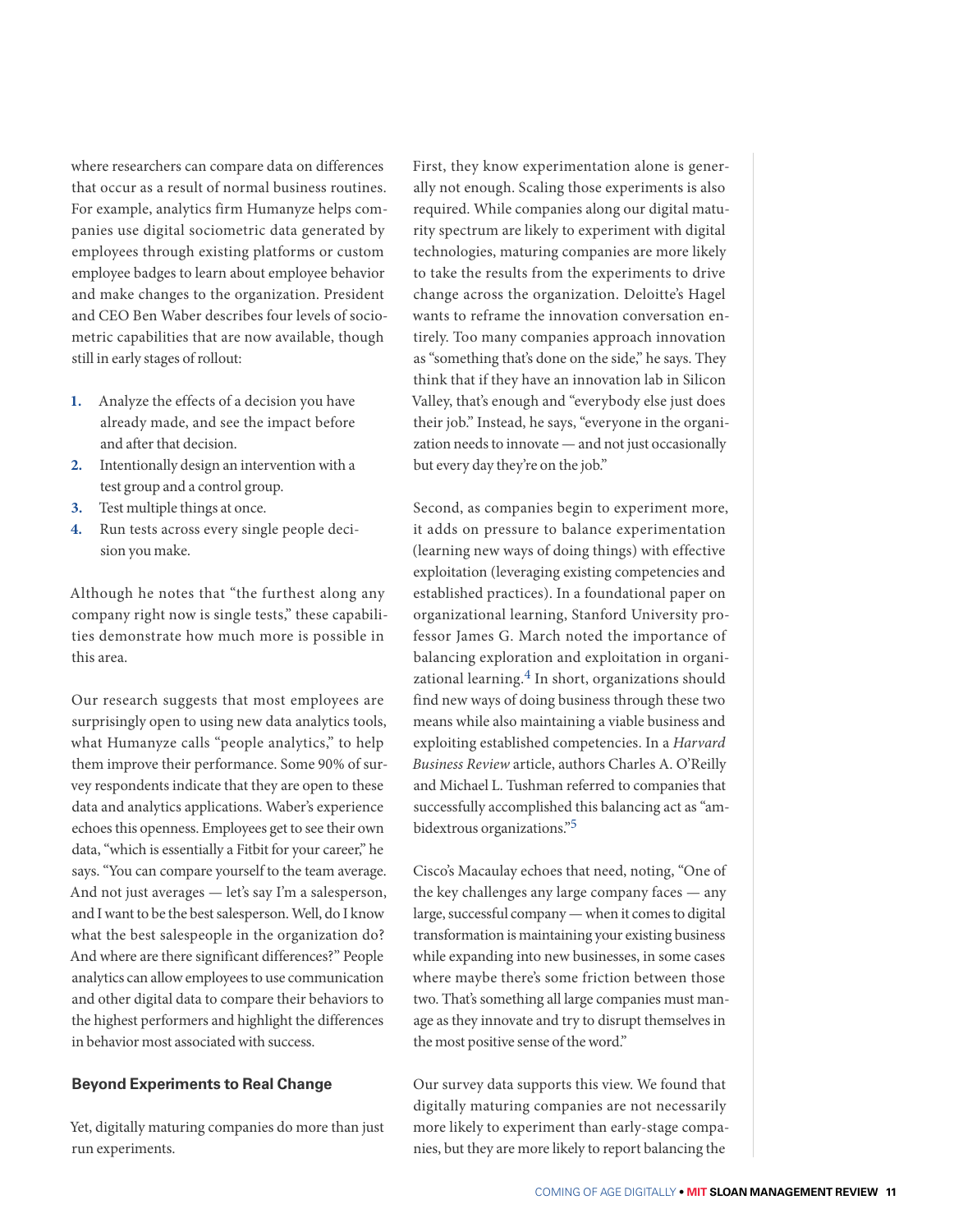need to explore new competencies while also exploiting existing capabilities.

Larger companies also need to realize that simply throwing more money at the problem is not the answer. In fact, lack of money may be an advantage on this front. Beth Israel Deaconess Medical Center chief information officer (CIO) Dr. John Halamka

update their skills at least yearly to work effectively in a digital world.



**FIGURE 6:** Digitally maturing companies are doing more to help their employees develop the skills they need to compete.



says, "It helps if you're underfunded. It forces you to be scrappy. That's a big part of the culture." Although he works at a \$5 billion health care system, the IT budget is only 1.9% of the organization, forcing Halamka "to be edgy and innovative."

Kimberly Lau, senior vice president of digital and head of business development at *The Atlantic*, describes a common situation at midsize firms: "You have to be focused on where you make your bets. We have to choose carefully, because we've got limited resources. And for me, that leads to an imperative that you work fast and you move on quickly, because there's always somewhere else to put those resources."

## Continuous Learning Is Critical for Individuals

Given the fast-paced, ambiguous environment that characterizes digital business, we asked survey respondents to what extent they need to update their skills to work effectively in a digital environment. Although we expected respondents would indicate that some skill updating is necessary, we were somewhat surprised at the extent reported: More than 90% of respondents say they need to update their skills at least yearly to work effectively in a digital world, with 44% reporting they need to update their skills "continually" to do their job effectively. (See Figure 5.)

Unfortunately, our results also suggest that organizations could do more to support employees' perceived need to update their skills. When we asked employees to what extent they are satisfied with how their organization is helping them prepare for the changes necessary for working in a digital environment, only 34% of respondents, across the digital maturity spectrum, on average indicated that they are satisfied. These results demonstrate considerable variation across organizational maturity, with digitally maturing companies doing considerably more to help their employees develop the skills they need to compete. While 59% of respondents from digitally maturing organizations are satisfied with how their company is helping them prepare for changes necessary for work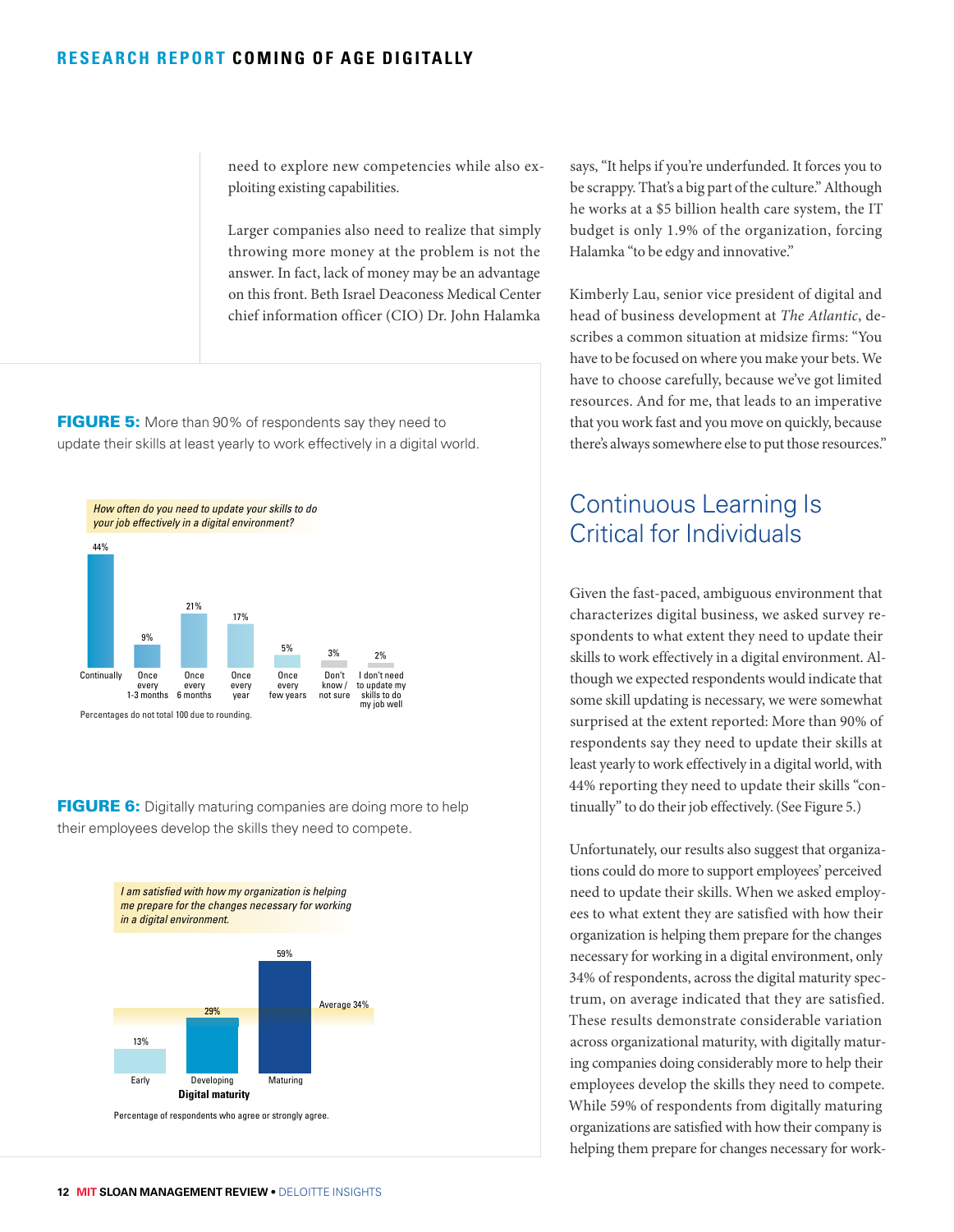ing in a digital environment, only 13% of employees at early-stage companies and 29% at developing-stage companies feel that way. (See Figure 6, page 12.)

What is the reason behind significant dissatisfaction with skill development support? Our survey results suggest the key reason is obvious: When asked an open-response question about how their company is supporting the development of digital skills, nearly 30% of respondents from early-stage companies explicitly said in their text response that their company provides little to no support for developing digital skills. Respondents actually wrote in "none" or some variant. (See Figure 7.)

#### **Beyond Training to Experience**

Another explanation for the dissatisfaction could be in *how* these companies are helping employees develop digital skills. Companies may rely too heavily on studying and being taught, while undervaluing the role of the practicing and experiencing sides of learning. Employees from digitally maturing companies are more likely to say on-the-job training and workplace environment are bigger sources of digital skill development. GE's Semper takes it a step further, noting that in regards to the company's FastWorks training courses, "our data tells us that just going to a training program has absolutely no impact on behavior change."

Colin Schiller, president of San Francisco-based learning platform Everwise Corp., believes that a transition away from traditional human resources-driven training is already under way. Schiller expects training to "shift much more into the hands of line leaders or individuals" who find tools or apps that work really well and want to use them personally and in work teams.

One executive who studies successful, digitally mature companies says an almost "magic combination" of individual experiences and capabilities meshed with corporate culture is the sweet spot for learning. If organizations can identify their own strengths, it will help them work across their ecosystem — including partners or nearby universities, for instance — to create a better-trained and better-equipped workforce.

FIGURE 7: Companies may rely too heavily on studying and being taught, while undervaluing the role of the practicing and experiencing sides of learning.



Percentages do not total 100 due to rounding.

## Developing — Not Just Having — Leaders Sets Digitally Maturing Companies Apart

Leading organizations that are characterized by continual learning and experimentation require new skills, approaches, and capabilities. George Westerman, principal research scientist for the MIT Sloan Initiative on the Digital Economy, says a significant obstacle to digital maturity "is thinking about transformation as a technology challenge instead of a strategy or leadership challenge. In digital transformation, the transformation is more important than the digital. If you think about an opportunity as a mobile thing or an IoT thing, instead of a personalized customer experience or an agile supply chain, you're going to really limit what your company can create. You're going to miss the huge opportunities you can get from reinventing your business."

Halamka of Beth Israel Deaconess Medical Center echoes this sentiment. "I would argue that as an IT leader, you don't need to be technological any longer," he says. "I speak 14 computer languages. Do I need to write code to be effective in my organization today? No. I need to make Gantt charts. I need to build budgets. I need to be able to have broad communication across my stakeholders and strict processes."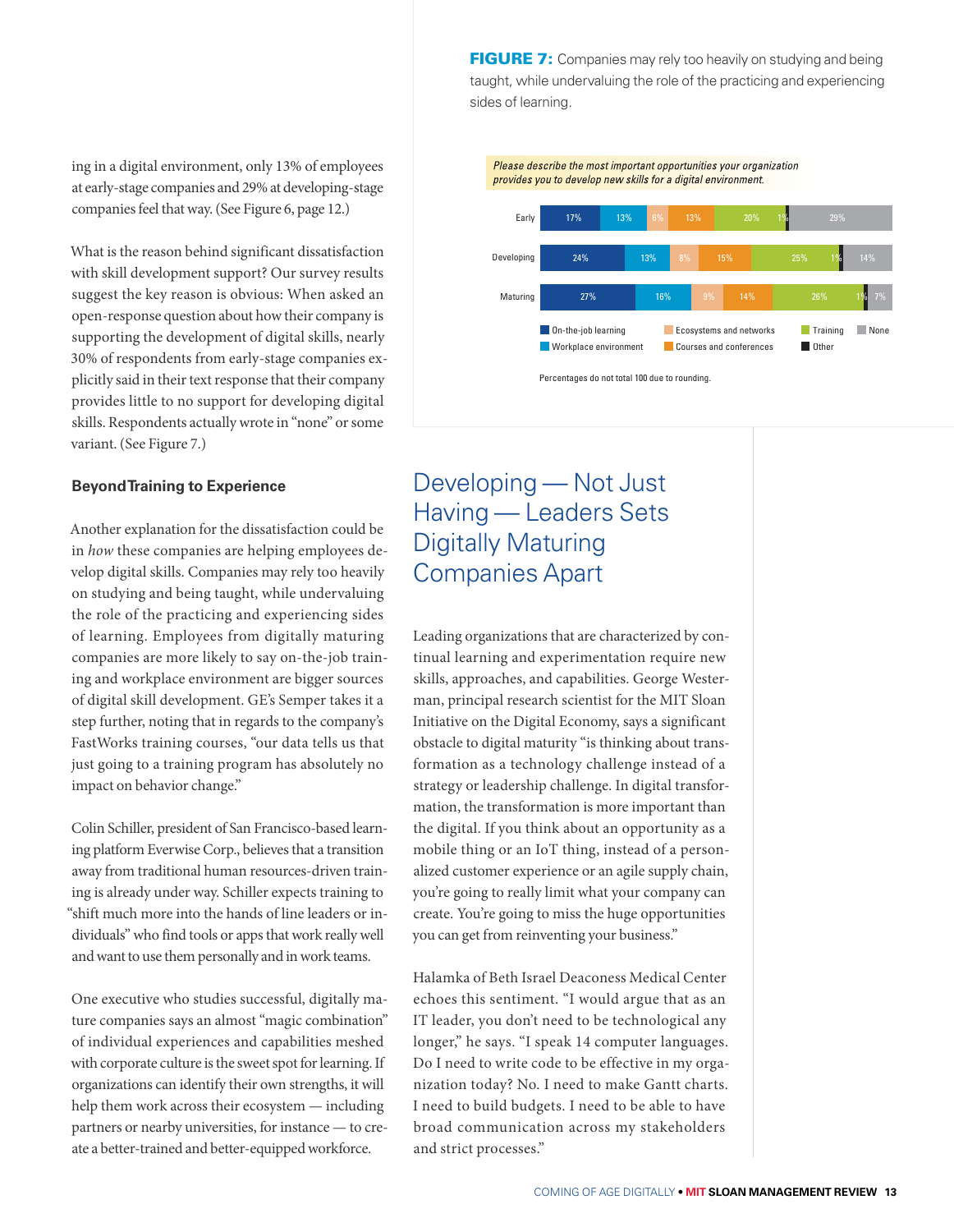#### **RESEARCH REPORT COMING OF AGE DIGITALLY**

## *Digitally maturing organizations are far more likely to be developing the types of leaders they need for the future.*

be developing the types of leaders they need for the future. FIGURE 8: Digitally maturing organizations are far more likely to



FIGURE 9: Leaders can set the stage for their employees to excel, creating conditions that will foster agility, collaboration, and innovation.

#### **What would you like your leaders to have more of to navigate digital trends?** (Top 3 responses)

Percentage of respondents who rated choice No. 1 are shown

| <b>Direction:</b> Providing vision and purpose                        | 26%   |
|-----------------------------------------------------------------------|-------|
| <b>Innovation:</b> Creating the conditions for people to experiment   | 18%   |
| <b>Execution:</b> Empowering people to think differently              | 13%   |
| <b>Collaboration:</b> Getting people to collaborate across boundaries | 12%   |
| <b>Inspirational leadership:</b> Getting people to follow you         | 10%   |
| <b>Business judgment:</b> Making decisions in an uncertain context    | 8%    |
| <b>Building talent:</b> Supporting continuous self-development        | 7%    |
| <b>Influence:</b> Persuading and influencing stakeholders             | 5%    |
| Don't know / not sure                                                 | $1\%$ |
|                                                                       |       |

Interestingly, the most significant differentiator between early-stage and maturing companies is not whether their organization has these types of digital leaders. We asked respondents whether their organization needs to find new leaders in order to succeed in the digital age. While we found some difference between early-stage and maturing companies, the gap was smaller than we expected. Nearly 80% of early-stage companies report needing new leaders for the organization to succeed in the digital age, and more than half of respondents from digitally maturing companies also report needing new leaders.

Yet, we *did* find a critical difference between early and maturing companies in what they are doing about this need for new leadership. Digitally maturing organizations are far more likely to be developing the types of leaders they need for the future. While 64% percent of respondents from maturing companies say they are effectively developing leaders, only 14% of respondents from early-stage companies say they are. (See Figure 8.)

#### **What Do Digital Leaders Look Like?**

What traits do these digital leaders need? We asked respondents what they wished leaders had more of to help their organization navigate digital trends. (See Figure 9.) Somewhat surprisingly, the traits cited were similar across maturity levels:

> **1. Providing vision and purpose.** This is the most desired trait of digital leaders. Clear aspirations can serve as a compass to guide employees as they work, especially in distributed environments where employees often have greater autonomy to make decisions. Yet, the vision itself may not be sufficient. Leaders must also provide the opportunity to execute it. "To drive digital transformation, you need a very strong vision for where you're going and how it's going to be different," MIT's Westerman says. "You then want to engage your people very strongly in owning and then fleshing out that vision. But then, third, you need to have very strong governance. What are the capabilities we're going to develop so that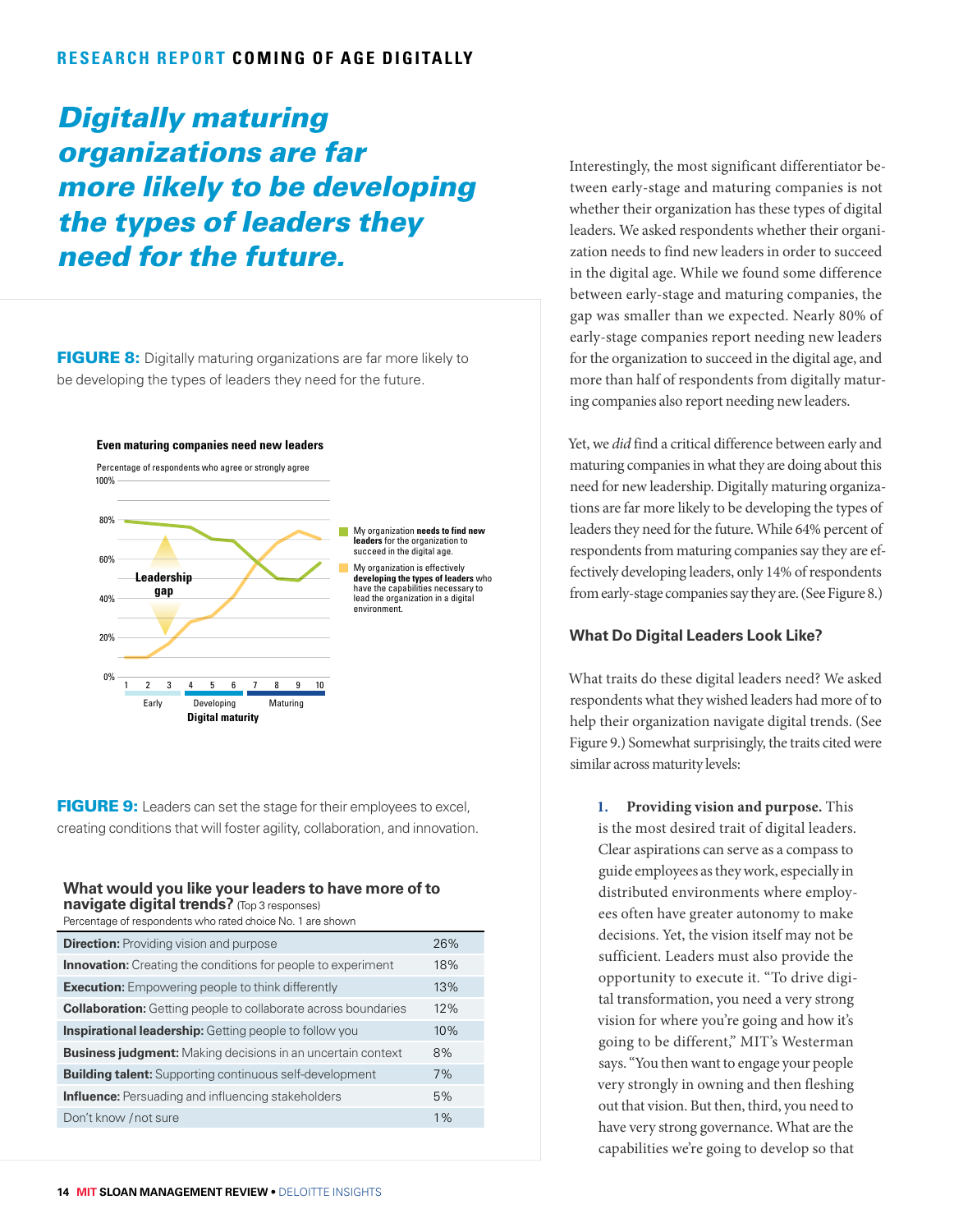FIGURE 10: More than half of digitally maturing companies are pushing decision-making authority down into lower levels of the organization, while less than a quarter of early-stage companies are.

we can move transformations forward over and over again?"

- **2. Creating conditions to experiment.** The second most common trait respondents say they want more of is creating conditions that enable people to experiment. One executive at a consumer products company noted his own company's efforts to be more experimental. "First, we need to be hiring and selecting for people who are more risk tolerant. Second, how do we create an organizational context where trying intelligently and not succeeding is OK and may even be a behavior that we reward? Lastly, we want to put in place some platforms — virtual or physical — where people can play and experiment with new ideas and business models, including with other parties such as universities, entrepreneurs, etc."
- **3. Empowering people to think differently.** The third most desired trait is the ability to execute by empowering people to think differently. Thinking differently involves not only what employees see as possible but also understanding what customers expect and being prepared to respond accordingly. Cisco's Macaulay says the company senses "that customers want to consume differently. That is, they want more cost value, experience value, and platform value. We know we must change our stripes."
- **4. Getting people to collaborate across boundaries.** Last, getting people to collaborate across boundaries was also a common response. When we asked a separate question about the biggest barriers of collaboration in organizations, respondents reported barriers were primarily organizational in nature, such as culture, mindset, and silos. Our interview subjects thought about collaboration across boundaries in very broad terms. Halamka of Beth Israel Deaconess Medical Center, for example, spoke of collaborating with innovative



Percentage of respondents who agree or strongly agree

organizations. Brent Stutz, senior vice president of commercial technologies and chief technology officer of Fuse Cardinal Health Inc., spoke of collaborating with partners,  $6$ while Stanford's Valentine discussed the need to learn to collaborate with robots, which she calls "co-bots," or collaborative robots. The digital world both demands and enables collaboration beyond simple intra-organizational communication.

## Creating a Culture of Distributed Leadership

While these traits are individually important, taken together they make a larger point of the need to develop a culture of leadership at all levels of the organization. Becoming a more digitally mature organization may not involve simply how a leader does so, but it may also involve rethinking who needs to lead.

We find that digitally maturing companies are more likely to be pushing decision-making authority down into lower levels of the organization in order to better execute in a digital environment. More than half of digitally maturing companies are doing it, while less than a quarter of early-stage companies are. (See Figure 10.) Last year, we found that digitally maturing companies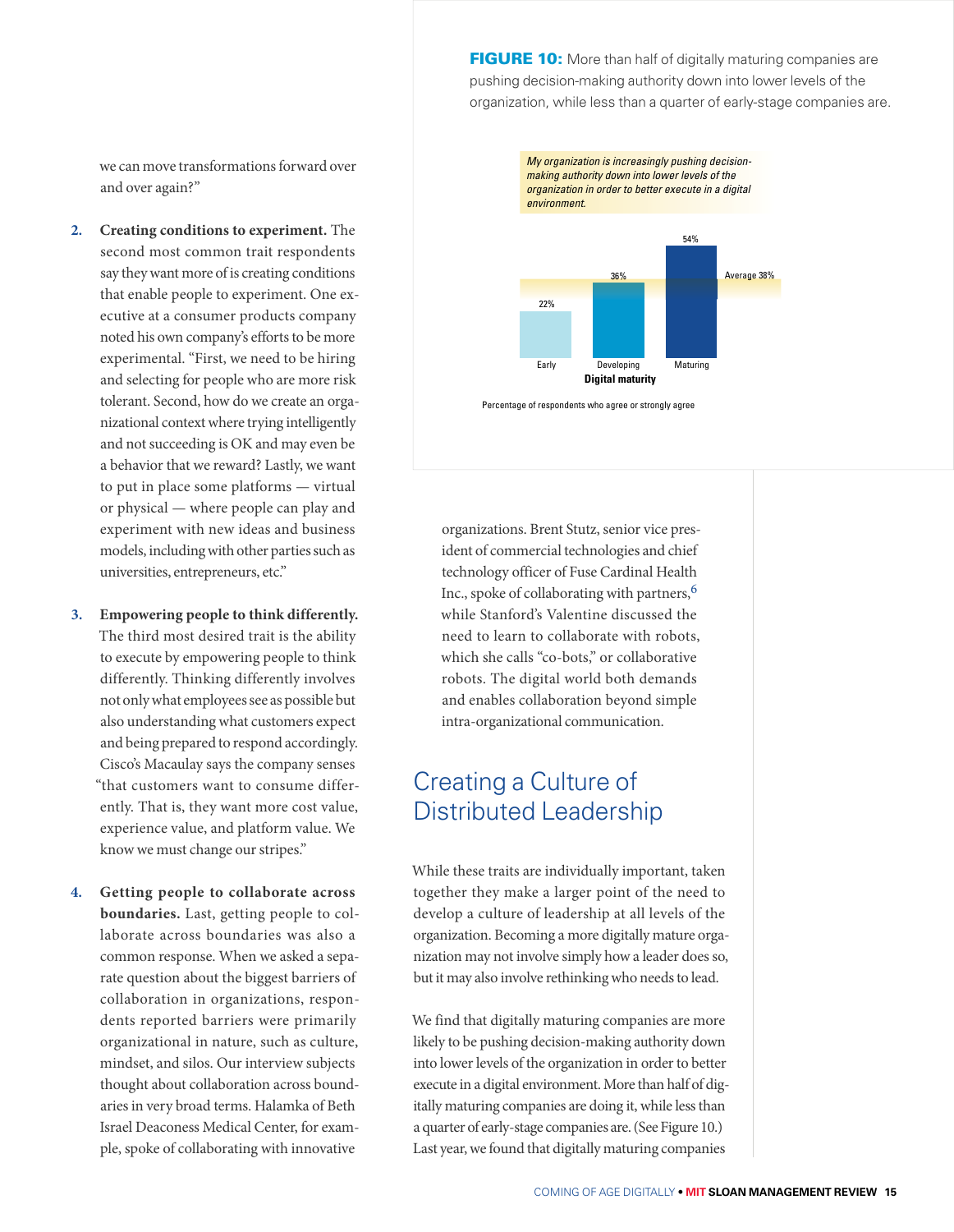are more likely to organize in cross-functional teams. Combining that finding with this year's data, we get a picture of work teams that have a certain degree of autonomy to accomplish their mission. In a distributed decision-making environment, individual employees should be empowered to make decisions and effectively lead. That means leaders need to change how they lead from making and exerting hierarchical commands and control to influencing.

#### FLASH TEAMS: GENERATING OPPORTUNITIES THROUGH COLLABORATIVE LEARNING

The emphasis on multifunctional teams and bottom-up leadership may seem like the end of specialization, but Stanford University's Melissa Valentine doesn't think that has to be the case. "People can become valuable as they specialize," she says, but it can also afford them new opportunities to develop.

As assistant professor of management science and engineering, Valentine focuses on crowdsourcing and a relatively new concept known as flash teams — adaptable, flexible alternatives to traditional workflows and roles. For example, "back-end developers who show up at a flash team meeting can do data structure work without a lot of supervision," she says. Their specific expertise can add "a very strong sense of what that kind of development looks like."

As long as people don't get locked into one niche, they can use their background to create new business value, according to Valentine. Flash teams thrive on their openness to new outcomes and their spontaneity. They work especially well for innovative projects, "where you're prototyping, piloting, or building something new," she says. Flash teams are computationally guided teams of crowd experts, supported by lightweight, reproducible, and scalable team structures. They are instantiated through a web platform that gathers workers and manages them as they follow a structured workflow defining each task and how workers interact.

Shamim Mohammad, CIO of CarMax Inc., echoes this approach:

*In a world that's quickly evolving, it's important to set up nimble, cross-functional product teams that can iterate quickly on ideas. They are empowered, since the leadership team never tells them how to solve a problem, but* what *the problem is and the KPIs [key performance indicators] to work against. This approach allows for increased feedback, a significantly faster pace of development, and trial and error to ultimately arrive at a solution that is best for customers and associates. We've also found teams take smarter risks and are more creative in how they meet their objectives. If you don't have these fully integrated teams, then take a hard look and consider if you're set up for a successful digital transformation.*7

Carliss Baldwin, William L. White Professor of Business Administration at Harvard Business School, notes that this approach is consistent with the concept of organizational modularity. She argues that organizations are actually designed to match the dominant technology of the day. Just as technological modularity allows computer technology to improve faster by enabling different aspects to evolve at different rates, organizational modularity can help companies respond more quickly. Crossfunctional teams can be swapped in or out and repurposed to take on different tasks as needed.

ANZ's Carnegie divides leadership styles into 20th century and 21st century companies. The latter type, "whether it's Google or Amazon.com or others, it is organized in an agile way," she says. "Decisions are made by the people who are closest to the customer. This means you get a lot more speed in delivery and speed to value. Employee engagement levels are also much higher in these agile 21st century companies." Indeed, our data shows a correlation between pushing decision-making down into the organization and traits such as experimentation, continual learning, and developing the types of leaders who have the capabilities to lead the organization in a digital environment.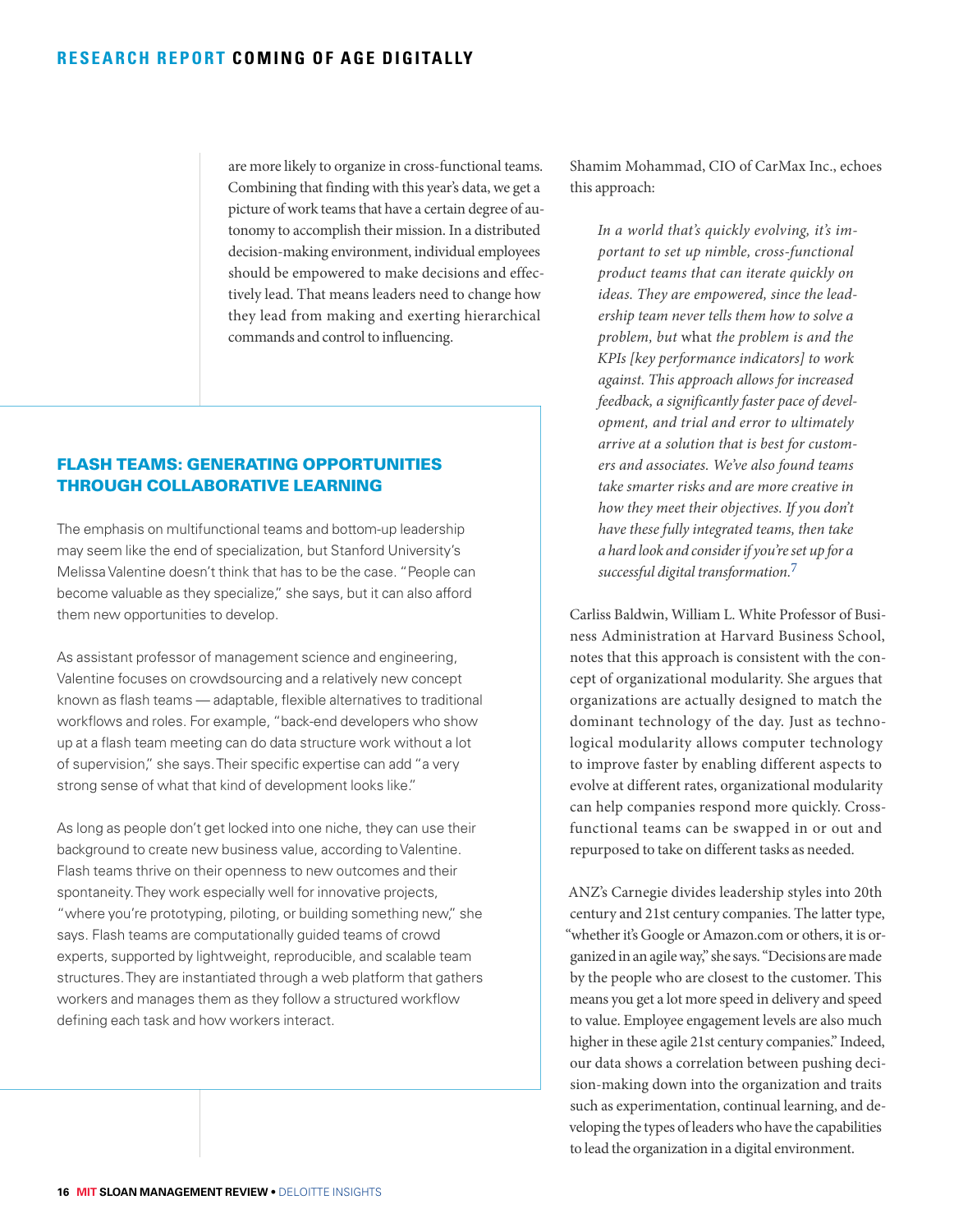FIGURE 11: Internal organizational barriers are often the biggest obstacle to digital maturity.

#### **A Disconnect in Leadership at Different Levels**

We also observed a disconnect between the extent to which companies believe they are pushing leadership down compared with how much they may actually be doing that. While 59% of CEOs believe they are pushing decision-making down, only around 33% of vice president and director-level respondents report that it is happening. It's not clear whether executives think they are pushing decision rights down the organization but aren't executing or lower-level employees are not stepping up to take on those decision-making responsibilities.

Part of the reason for this disconnect may be that leaders are more comfortable talking about pushing decision-making down the organization than actually doing it. Julian Birkinshaw, professor of strategy and entrepreneurship at London Business School, studied how ING Bank in the Netherlands adopted agile organizational methods.8 He notes that a key factor in determining agility is the degree to which top executives are willing to give up a certain amount of control. Organizational leaders cannot abdicate leadership responsibilities, but neither can you have the same degree of control as before and be able to sense and respond as quickly as necessary in a digital environment. He says that it "shifts power away from those at the top and puts ownership in the hands of those closest to the action. That is a difficult shift for executives at established companies."

Yet, it also may be that employees are reluctant to step up, particularly in established companies. When we asked whether leaders, managers, or employees were more likely to facilitate or inhibit change in organizations, we were somewhat surprised that respondents said employees were more likely to inhibit change, particularly employees at older companies. While 55% of respondents in companies younger than 10 years say employees facilitate change, only 35% of respondents at companies older than 50 years say the same. (See Figure 11.) This is consistent with our findings in previous years, indicating that internal organizational barriers are often the biggest obstacle to digital maturity. So, it's not just about or-



ganizations pushing leadership down, but it is also about employees stepping up to accept the greater responsibility required of them in digital business.

## Coming of Age: Extending Your Legacy Into the Digital World

Although established companies are increasingly stepping up to "come of age" in a digital world, they also have some distinct challenges compared with younger companies. As noted earlier, our data shows that most older companies are generally less digitally mature, meaning they are more likely to be in the early stages and less likely in the maturing stages. How do you respond if you are at an established company that needs to transform digitally? After all, you can't make your organization younger — or can you?

In fact, Sutton notes in a follow-up conversation that John Hancock was making that very progress: "During each session at the South by Southwest technology conference, I found myself nodding my head thinking, 'Yes, we're doing that,' while other attendees were nodding their heads realizing, 'Man, we should be doing that.' Talk about feeling proud." Old companies can, indeed, learn new tricks.

Learning, however, is a competency that needs to be practiced and cultivated for it to be effective and long lasting. In the same way, established organizations can — and need to — learn to become more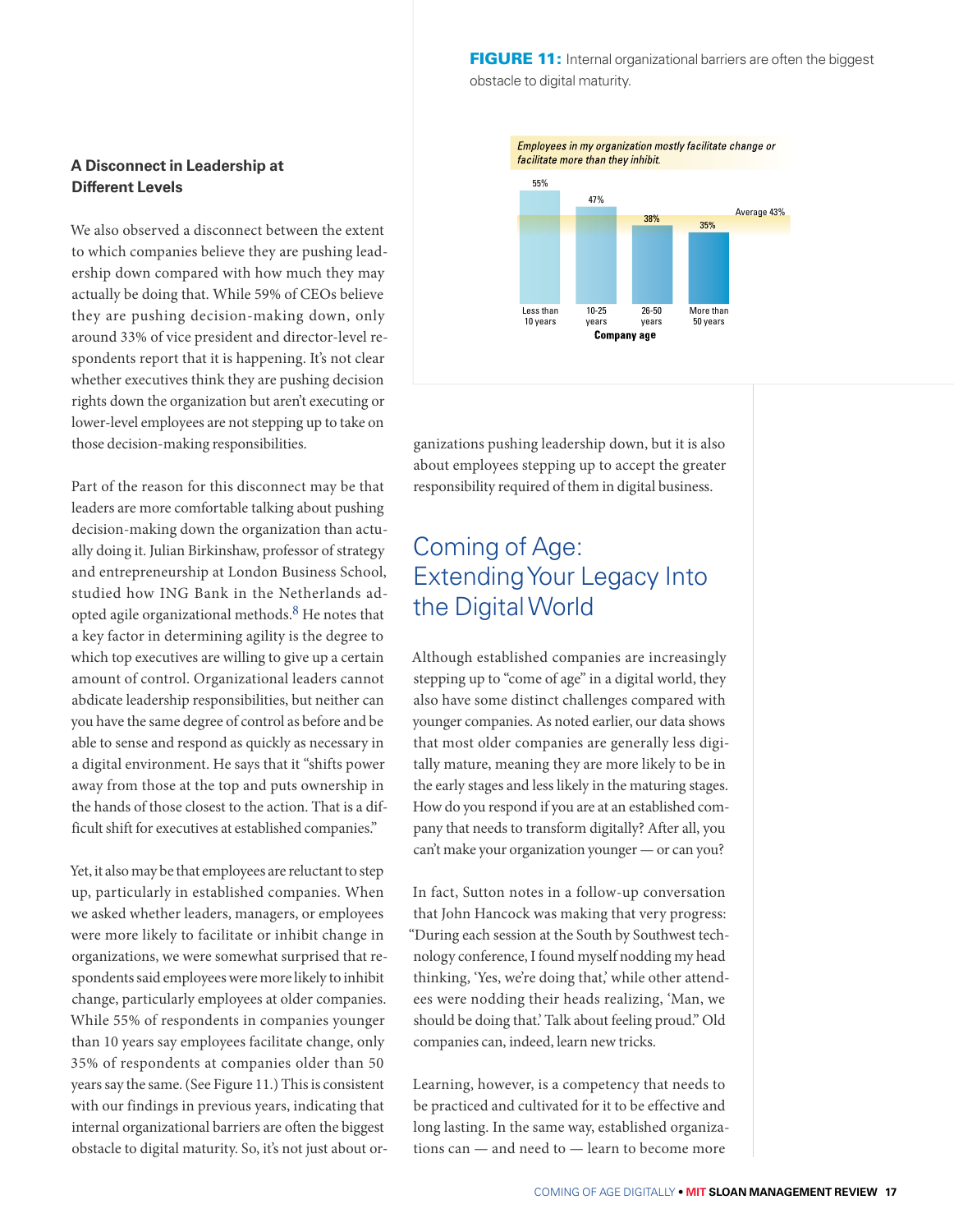digital. Sometimes learning requires "unlearning" in order to break free from competency traps and old models that constrain thinking and new learning.<sup>9</sup>

Figuring out how to reshape the organization in order to operate in a competitive environment increasingly defined by digital technologies is essential for extending your organization's legacy into the coming years. How can you go about doing so, and what do leaders need to do to help bring it about?

**Assess your existing digital maturity.** Before your company can become more digitally mature, it is important to understand how mature it already is. Although we speak about digital maturity as an organization-level construct, in reality, it is typically unevenly distributed throughout the organization. For example, marketing may be relatively mature, while certain operational functions may be less so, or vice versa. Assembling organizational leaders to assess the state of the organization or, better yet, surveying employees about their perception of your digital maturity is a good place to start.

#### **Create pockets of fresh thinking and innovation**.

To overcome competency traps, one key is to find and develop pockets of fresh thinking and innovation and support them so that their practices spread through the organization. This means that senior leaders, those in the organization who are committed to digital investment and transformation, and the leaders of innovation pockets need to cultivate the conditions for experimentation, risk-taking, and collaboration. Although it will be critical to ensure that these pockets are spread throughout the organization, it is also important to protect them initially to allow them to become established. They should consist of cross-functional teams that think about meaningful ways to improve the way the business works, and they should be comprised of volunteers or employees who are positively disposed toward digital changes.

**Experiment and learn.** In these pockets of digital innovation, begin to experiment with new ways of doing business. These groups should not be moon shots of digital transformation but rather iterate on a minimum number of viable changes as part of six- to

eight-week initiatives. Focus on the areas your digital maturity assessment indicates might bring the greatest gains. You may find digital maturity is improved most by addressing the areas of least maturity that are creating bottlenecks for others. Be sure to debrief both successes and failures so that you and the organization learn why an effort succeeded or failed.

**Use successes to drive change across the organization.** The risk of an experimental mindset is that many companies stop there. They think that experimenting with digital business will make them more mature, but that's only if the teams and the experimental mindset can be driven through the rest of the organization. They should come back to influence the core business, which is key for becoming more digitally mature. Once these groups see modest successes, they begin to share success stories across the organization and find new groups to take up the innovation cause.

**Repeat.** Digital experimentation should not be a "once and done" effort. Rather, it is about developing a culture of experimentation in which new business ideas are continually tried and tested. Build and iterate on the successes and learn from the failures. Again, digital disruption is really about many little disruptions that occur over time. Only by developing a culture of continual experimentation — experimenting with new approaches while also supporting the core business — can established organizations keep up with the changes that have happened and are still to come with respect to digital business.

### **Conclusion**

For the first time in our four-year research project, we see a significant increase across companies with respect to digital maturity. Yet, we also find that significant obstacles may lie in wait for companies seeking to make the changes necessary to adapt their organization to a digital world. We've outlined some practical steps for improving organizational and individual learning and leadership — experimentation and iteration, continual learning, developing new leadership traits, and pushing decision-making down the organization. These practical steps should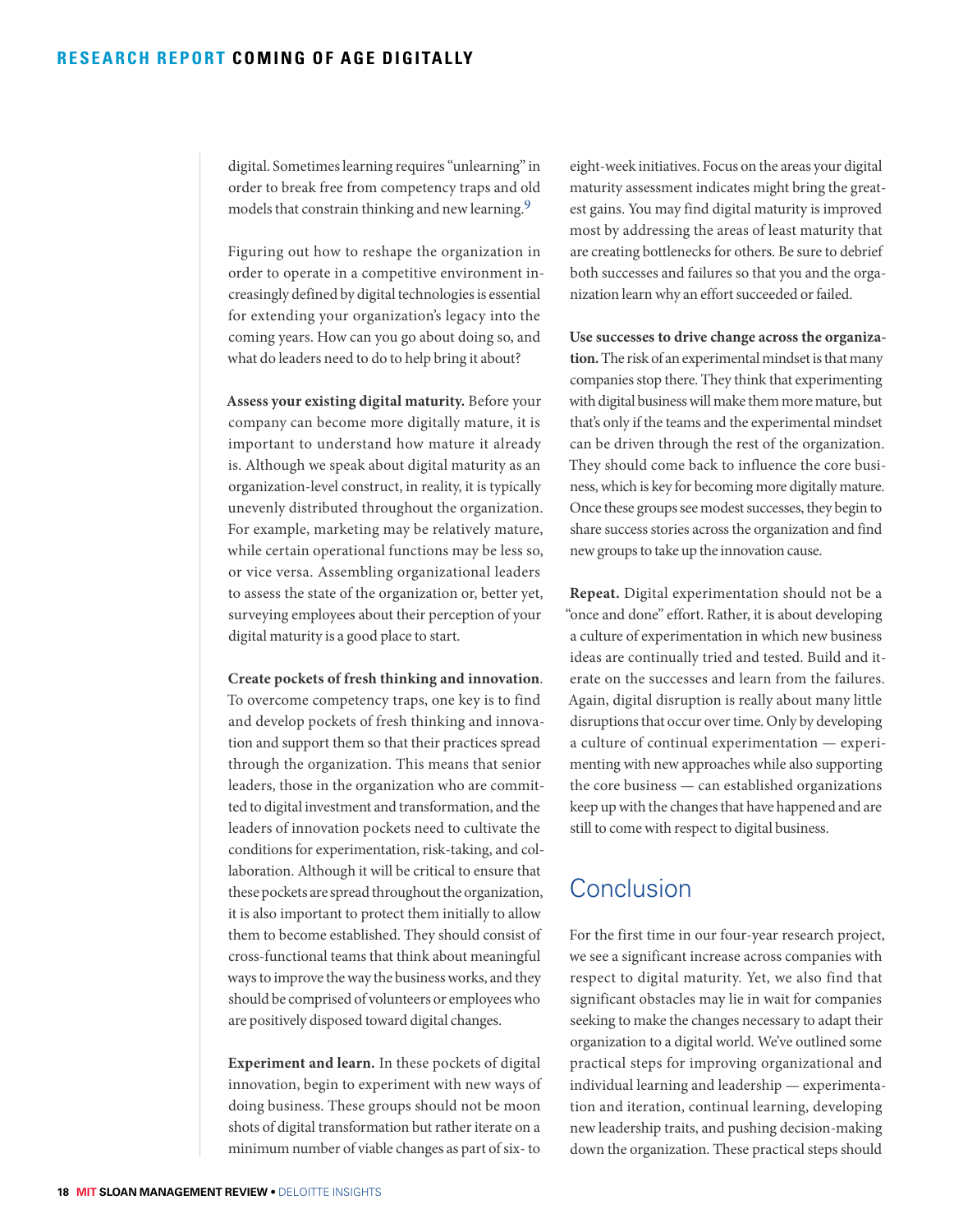not obscure the key overarching feature: the need for a change in mindset around learning and leading. Digital business moves more quickly, requires new levels of collaboration across various boundaries, and involves considerable ambiguity and constant change. Perhaps the biggest, necessary change is the need to begin thinking of business differently as a result of the new organizational capabilities enabled by emerging digital technologies. Only then can you begin to put those thoughts into action and begin the first step toward meaningful digital transformation.

#### **Reprint 59480.**

**Copyright ©** *Massachusetts Institute of Technology, 2018. All rights reserved.*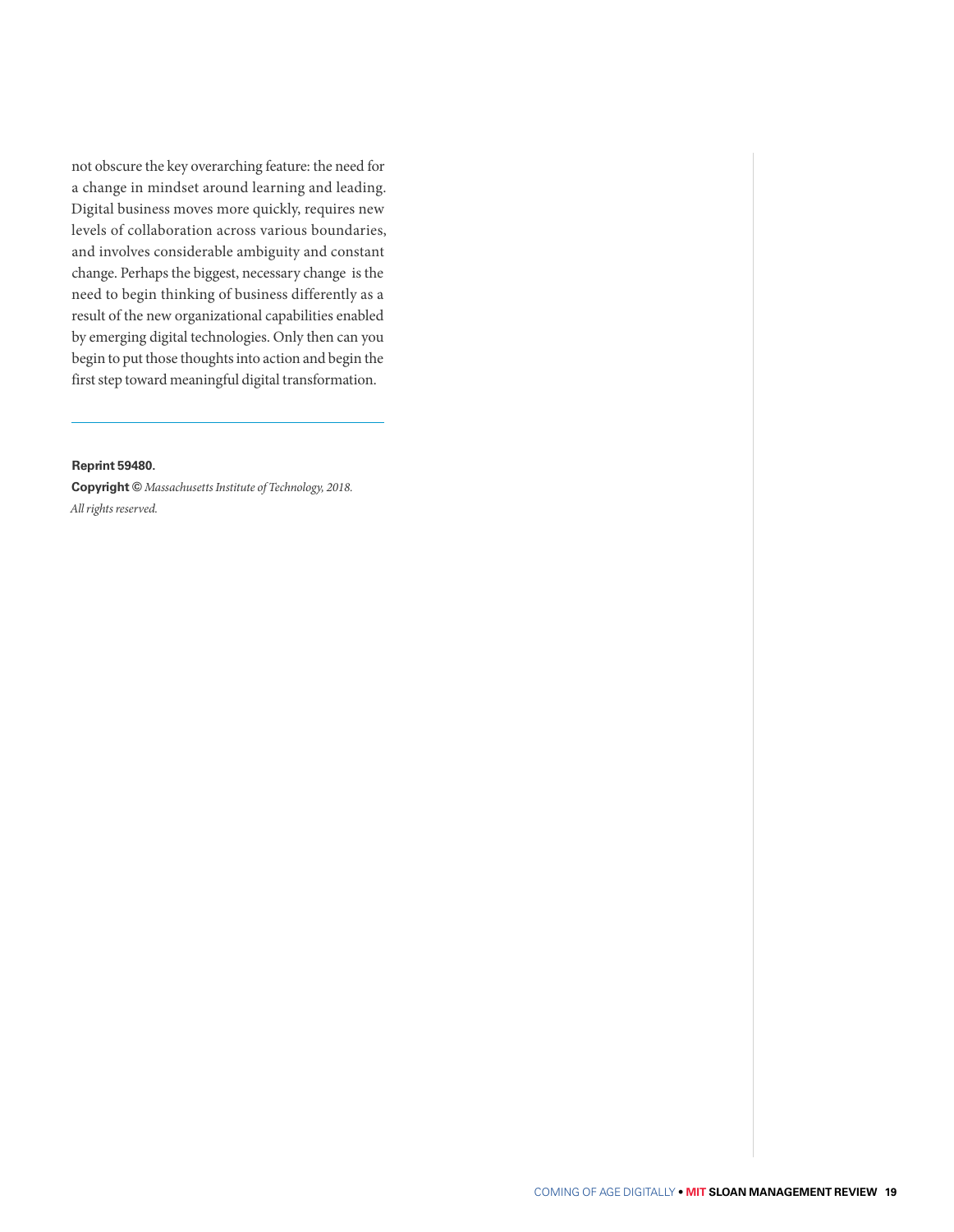#### **REFERENCES**

**1.** Deloitte refers to one or more of Deloitte Touche Tohmatsu Limited, a U.K. private company limited by guarantee ("DTTL"), its network of member firms, and their related entities. DTTL and each of its member firms are legally separate and independent entities. DTTL (also referred to as "Deloitte Global") does not provide services to clients. In the United States, Deloitte refers to one or more of the U.S. member firms of DTTL, their related entities that operate using the "Deloitte" name in the United States, and their respective affiliates. Certain services may not be available to attest clients under the rules and regulations of public accounting. Please see www.deloitte.com/about to learn more about our global network of member firms.

**2.** D. Agarwal, J. Bersin, G. Lahiri, J. Schwartz, and E. Volini, "The Workforce Ecosystem: Managing Beyond the Enterprise," 2018 Global Human Capital Trends, Deloitte Insights, March 28, 2018, [www2.deloitte.com;](http://ww2.deloitte.com) and G.C. Kane, D. Palmer, A.N. Phillips, and D. Kiron. "Winning the War for Digital Talent," MIT Sloan Management Review 58, no. 2 (winter 2017): 17-19.

**3.** A. Huspeni, "Why Mark Zuckerberg Runs 10,000 Facebook Versions a Day," Entrepreneur, May 24, 2017, www.entrepreneur.com.

**4.** J.G. March, "Exploration and Exploitation in Organizational Learning," Organization Science 2, no. 1 (February 1991): 71-87.

**5.** C.A. O'Reilly III and M.L. Tushman, "The Ambidextrous Organization," Harvard Business Review 82, no. 4 (April 2004): 74.

**6.** G.C. Kane, D. Palmer, A.N. Phillips, D. Kiron, and N. Buckley, "Achieving Digital Maturity," MIT Sloan Management Review and Deloitte University Press, July 2017.

**7.** G.C. Kane and A.N. Phillips, "Cultivating a Culture of Cross-Functional Teaming and Learning at CarMax," MIT Sloan Management Review, Aug. 11, 2017, www. sloanreview.mit.edu.

**8.** J. Birkinshaw, "What to Expect From Agile," MIT Sloan Management Review 59, no. 2 (winter 2018): 39-42.

**9.** M. Bonchek, "Why the Problem With Learning Is Unlearning," Harvard Business Review, Nov. 3, 2016, https://hbr.org.

**i.** C.S. Dweck, "Mindset: The New Psychology of Success" (New York: Random House, 2006).

#### **ACKNOWLEDGMENTS**

**We thank each of the following individuals, who were interviewed for this report:**

**Carliss Baldwin,** William L. White Professor of Business Administration, Harvard Business School

**Maile Carnegie,** group executive of digital banking, Australia and New Zealand Banking Group Ltd.

**John Glaser,** vice president of population health, Cerner Corp.

**Barbara Goose,** senior vice president and chief marketing officer, John Hancock Financial Services Inc.

**John Hagel,** cochairman, Center for the Edge, Deloitte LLP

**Dr. John Halamka,** chief information officer, Beth Israel Deaconess Medical Center

**Kimberly Lau,** senior vice president of digital and head of business development, *The Atlantic*

**James Macaulay,** senior director, Cisco Digitization Office, Cisco Systems Inc.

**Ed Marsh,** people strategy and executive coach

**Santa J. Ono,** president and vice chancellor, University of British Columbia

**Kelly Palmer,** chief learning and talent officer, Degreed

**Colin Schiller,** president, Everwise Corp.

**Janice Semper,** culture transformation leader, General Electric Co.

**Lindsay Sutton,** assistant vice president and digital strategy lead, John Hancock Financial Services Inc.

**Melissa Valentine,** assistant professor, management science and engineering, Stanford University

**Ben Waber,** president and CEO, Humanyze

**George Westerman,** principal research scientist, MIT Sloan Initiative on the Digital Economy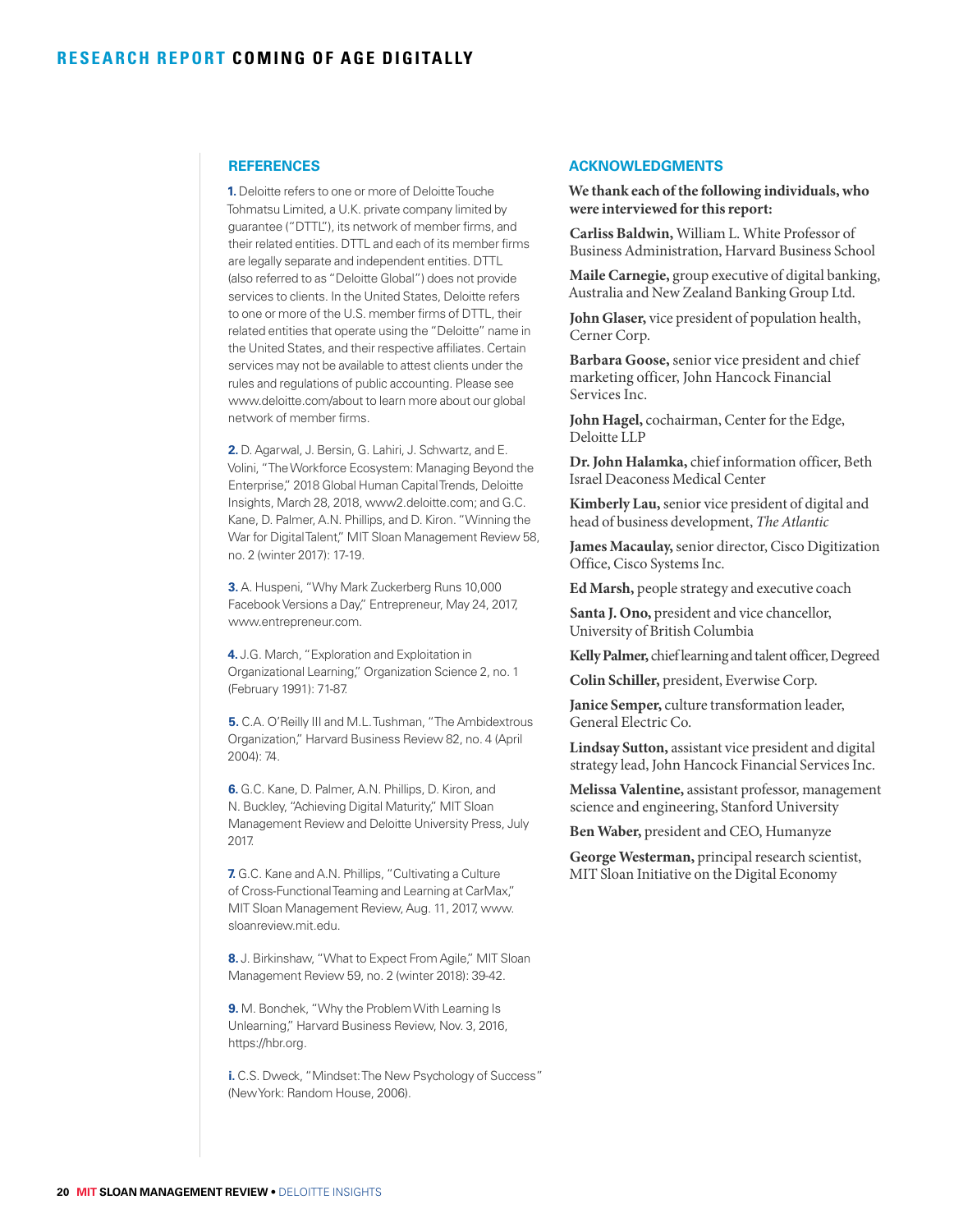## **THE SURVEY: Questions and Responses**

Results from the 2017 Digital Business Global Executive Survey

**1. Imagine an ideal organization utilizing digital technologies and capabilities to improve processes, engage talent across the organization, and drive new and value-generating business models. How close is your organization to that ideal?** 



**2. Please indicate the degree to which you agree or disagree with the following statement: Digital transformation is a top management priority at my organization.**



**3. When do you expect your organization will get the most value out of its digital initiatives? (Please select one.)**

We already are realizing / have realized the full value of our digital initiatives

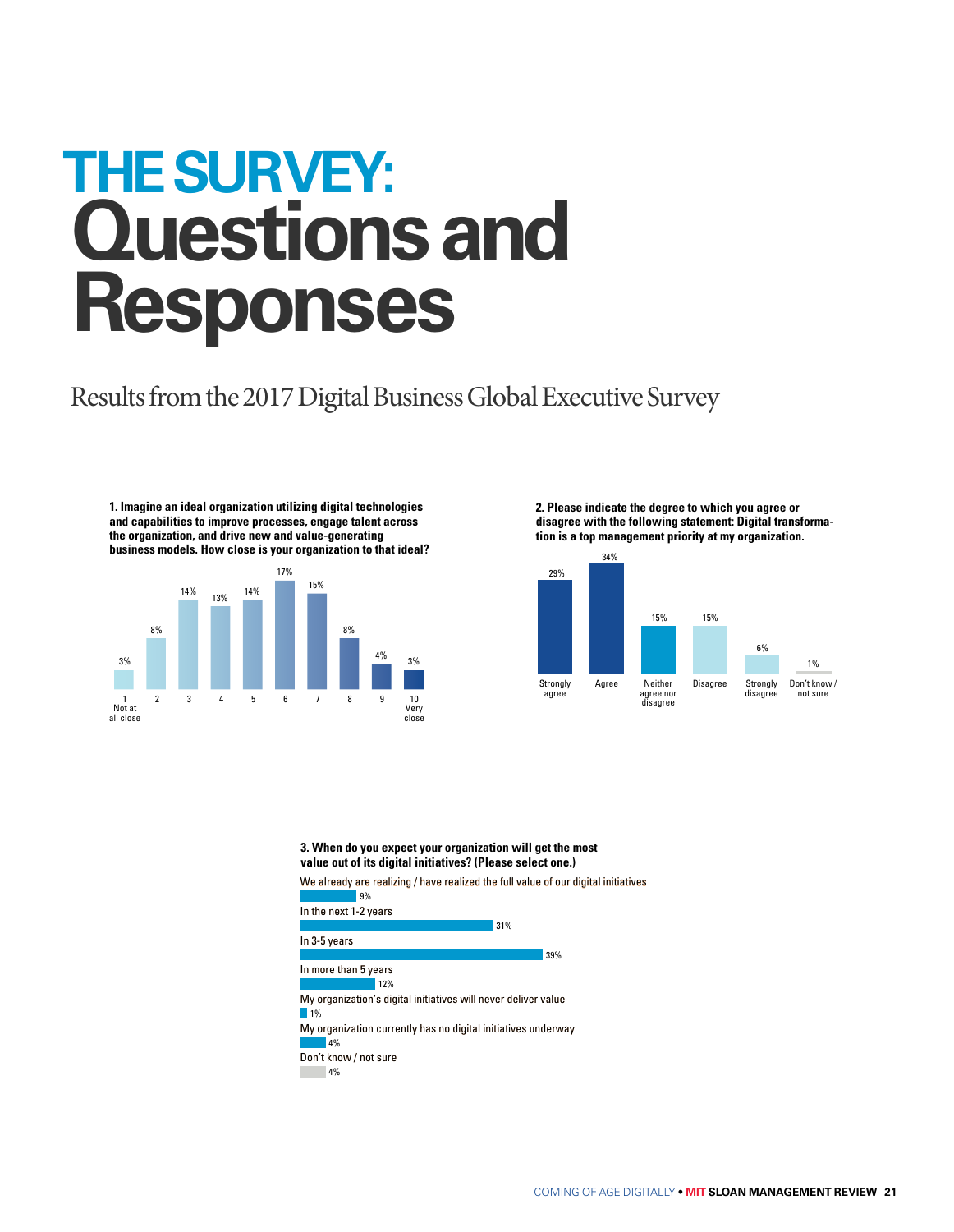**4. Which functional areas are primarily leading your organization's digital progress? (Rank order top three.)**



**5. Please indicate the degree to which you agree or disagree with the following statement: Funding digital**  initiatives is a significant challenge that affects my **organization's digital efforts.**



#### **6. The purpose of my organization's digital initiatives is to:**

Mainly exploit existing organizational competencies

11%

14% Exploit existing competencies more than explore new ways of doing business

39% Exploit competencies and explore new ways of doing business equally

<sup>20%</sup> Explore new ways of doing business more than exploit existing competencies

13% Mainly explore new ways of doing business

3% Don't know / not sure

**7. Please indicate the degree to which you agree or disagree with the following statement: My organization is increasingly pushing decision-making authority down into lower levels of the organization in order to better execute in a digital environment.**



**8. Please indicate the degree to which you agree or disagree with the following statement: My organization**  needs to find new leaders in order for the organization to **succeed in the digital age.**



**22 MIT SLOAN MANAGEMENT REVIEW** • DELOITTE INSIGHTS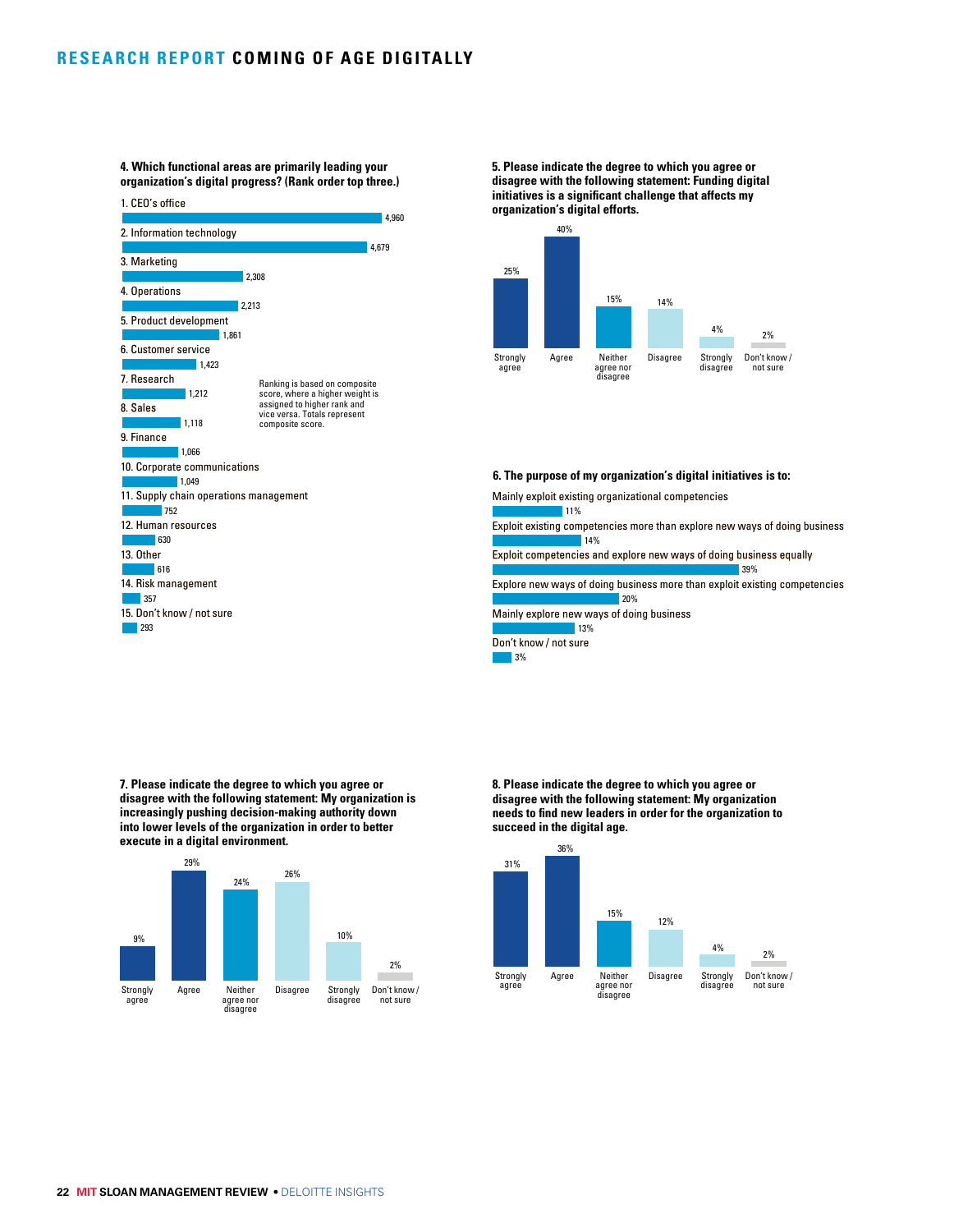**9. Please indicate the degree to which you agree or disagree with the following statement: My organization is effectively developing the types of leaders who have the capabilities necessary to lead the organization in a digital environment.**



**10. How is your organization developing leaders?**



**11. Which of the following best describes the orientation of your organization's leadership (e.g., CEO, C-suite) toward change within the organization?**



**12. Which of the following best describes your manager's orientation toward change within the organization?**



**13. Which of the following best describes employees' orientation toward change within the organization?**



COMING OF AGE DIGITALLY • **MIT SLOAN MANAGEMENT REVIEW 23**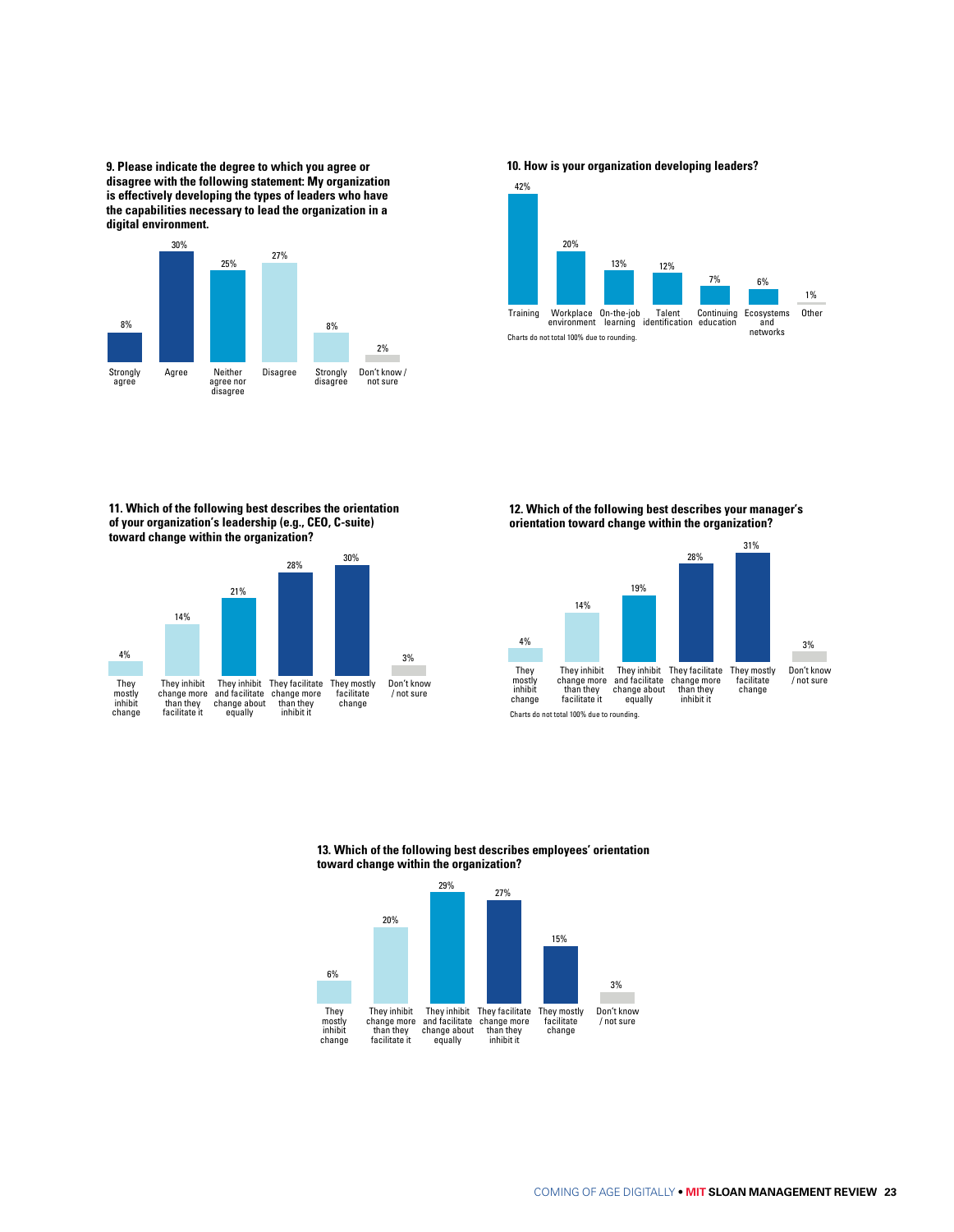#### **RESEARCH REPORT COMING OF AGE DIGITALLY**

**14. What would you like your leaders to have MORE of to help your organization navigate digital trends? (Rank order top 3.)**



Ranking is based on a composite score, where a higher weight is assigned to a higher rank and vice versa. Totals represent the composite score.

**16. Please indicate the degree to which you agree or disagree with the following statement: My organization is actively seeking to use new data analytics (e.g.,**  sociometric tools, artificial intelligence) to help **employees and leadership improve employee performance.**



**18. Please indicate the degree to which you agree or disagree with the following statement: My department is utilizing a different mix of employment types (e.g., part-timer, contractor, consultant, on-demand resources) in response to digital trends.**



**15. What is the biggest challenge impacting your organization's ability to compete more effectively in a digital environment? (Select one.)**

Experimentation (getting people to take risks and work in a more agile way)



**17. Please indicate the degree to which you agree or disagree with the following statement: My organization**  is locating offices in new geographic areas to get better **access to digital talent.**



**19. Please indicate the degree to which you agree or disagree with the following statement: My department or team is working or starting to work with advanced collaborative tools instead of email to facilitate better communication.**

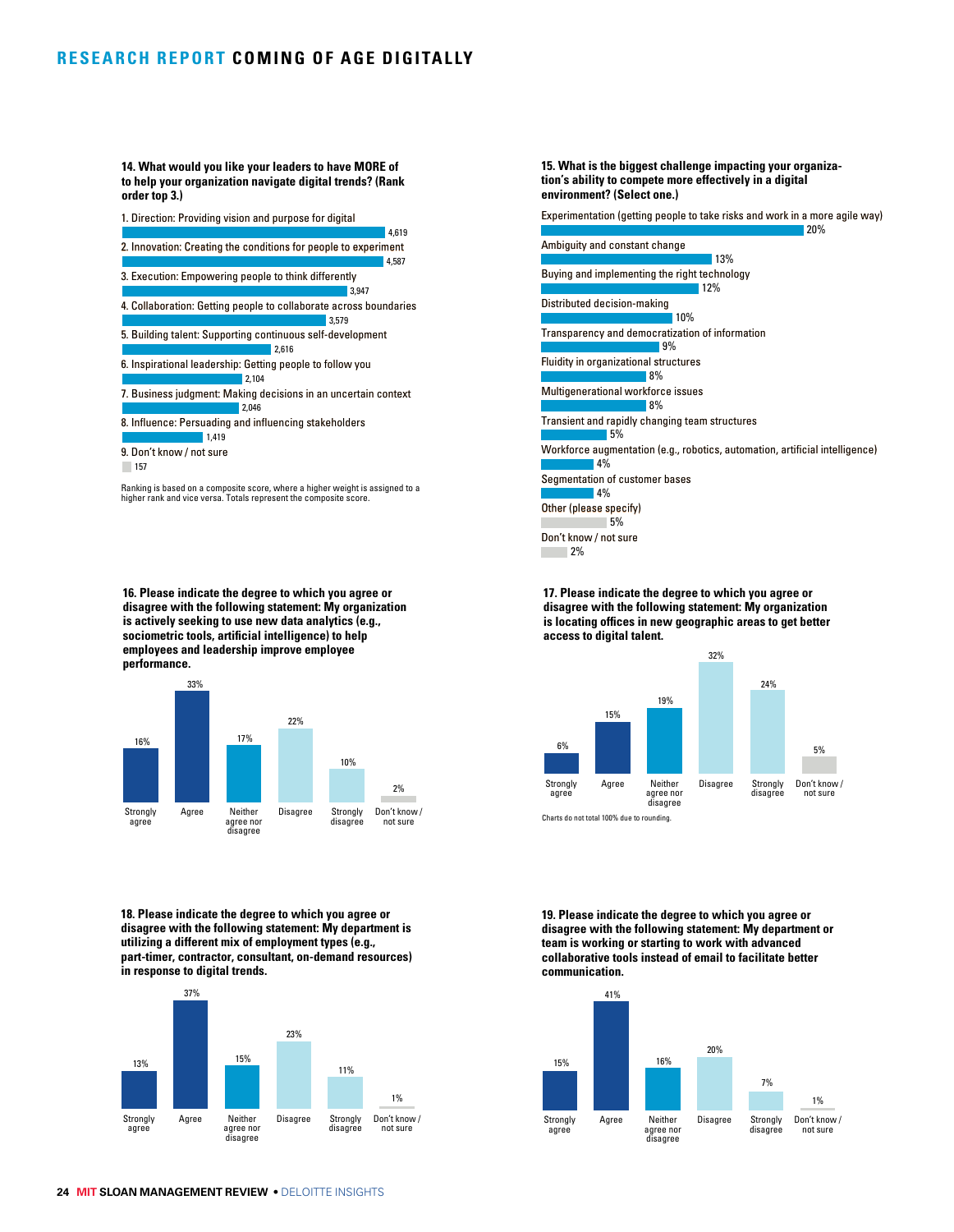**20. Please indicate the degree to which you agree or disagree with the following statement: My department or team uses technology to get work done more effectively than our organization does as a whole.**



**21. Please indicate the degree to which you agree or disagree with the following statement: I am interested in the opportunity to use new data analytics (e.g.,**  sociometric tools, artificial intelligence) to help me **improve my performance.** 



**22. Please indicate the degree to which you agree or disagree with the following statement: I use digital technologies that are not provided or not supported by my organization to get my job done.**



Charts do not total 100% due to rounding.

**23. Please indicate the degree to which you agree or disagree with the following statement: I am satised with how my organization is helping me prepare for the changes necessary for working in a digital environment.**



**25. Please indicate the degree to which you agree or disagree with the following statement: Digital platforms**  have allowed me to enhance my professional profile *inside* **my organization.**



**24. Please indicate the degree to which you agree or disagree with the following statement: Digital platforms**  have allowed me to enhance my professional profile *outside* **my organization.**

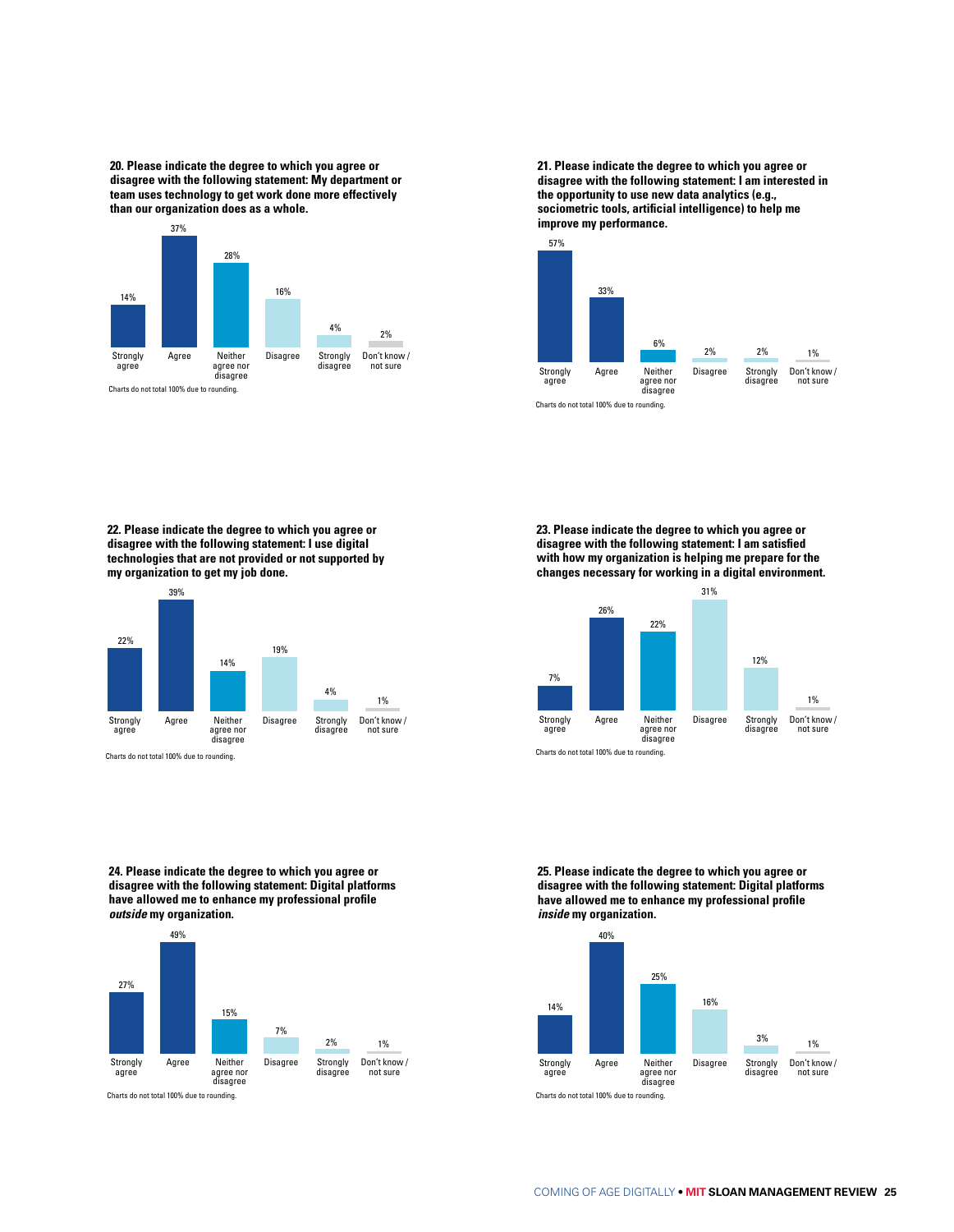**26. Please indicate the degree to which you agree with the following statement: Companies have approached me about intriguing job opportunities via digital platforms without me soliciting them.**



**27. How often do you need to update your skills to do your job effectively in a digital environment?**



**28. Please describe the most important opportunities your organization provides you to develop new skills for a digital environment.**



**29. Please indicate the degree to which you agree with the following statement: My organization encourages new ideas to be shared and tested at all levels of the organization.**



**30a. Please indicate the degree to which you agree or disagree with the following statement: My organization is intentionally enhancing and increasing collaboration within my function.**



**30b. Please indicate the degree to which you agree or disagree with the following statement: My organization is intentionally enhancing and increasing cross-functionally within my broader organization.**

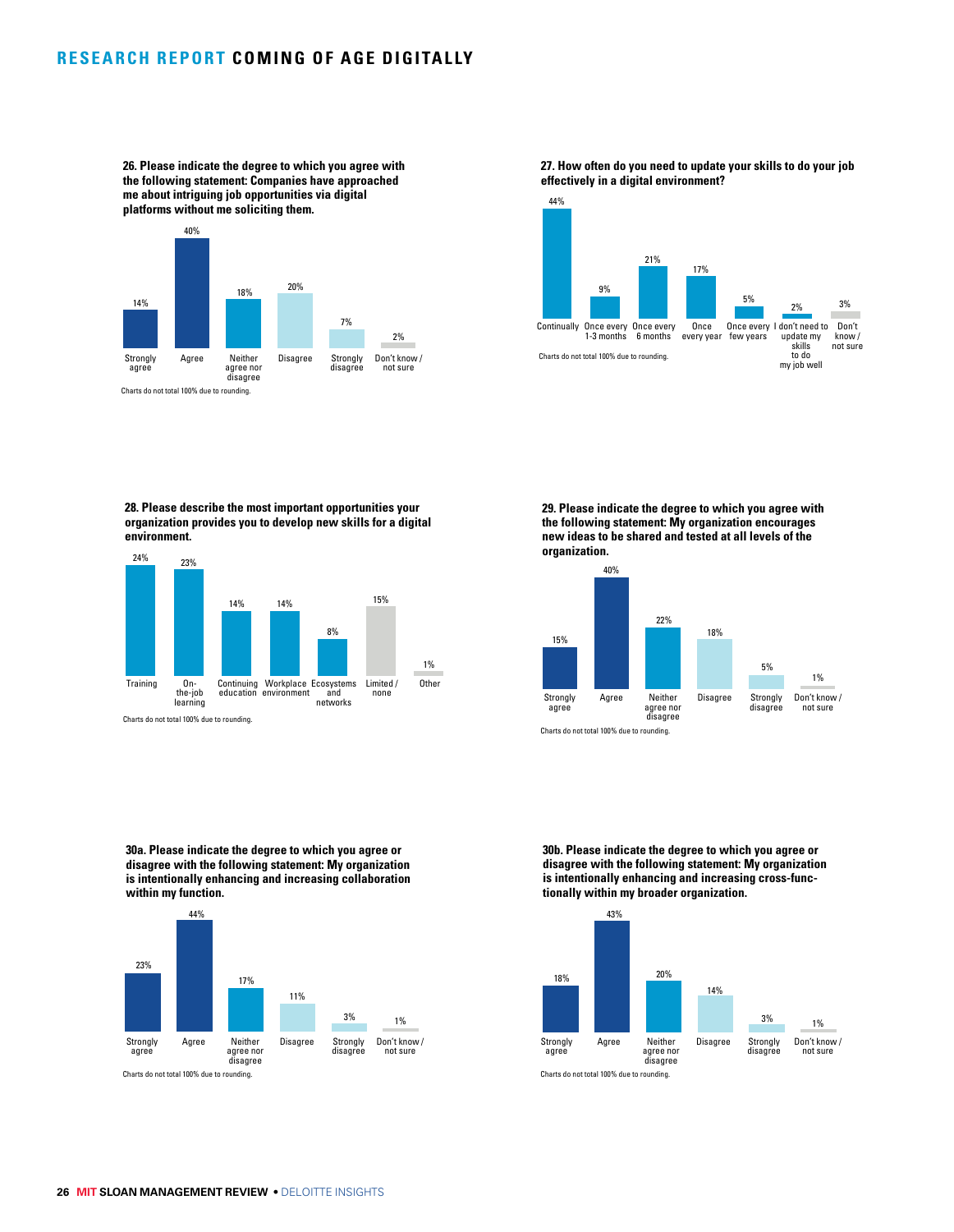**30c. Please indicate the degree to which you agree or disagree with the following statement: My organization is intentionally enhancing and increasing collaboration with business partners.**



**30d. Please indicate the degree to which you agree or disagree with the following statement: My organization is intentionally enhancing and increasing collaboration with customers.**



**30e. Please indicate the degree to which you agree or disagree with the following statement: My organization is intentionally enhancing and increasing collaboration with competitors.**



**31a. To what extent, if at all, does the nature of work in a digital environment drive collaboration in your organization?** 



Charts do not total 100% due to rounding.

#### **31b. To what extent, if at all, does the availability of new tools and technologies drive collaboration in your organization?**



**32. What is the biggest challenge your organization faces with respect to collaborating effectively?**



Charts do not total 100% due to rounding.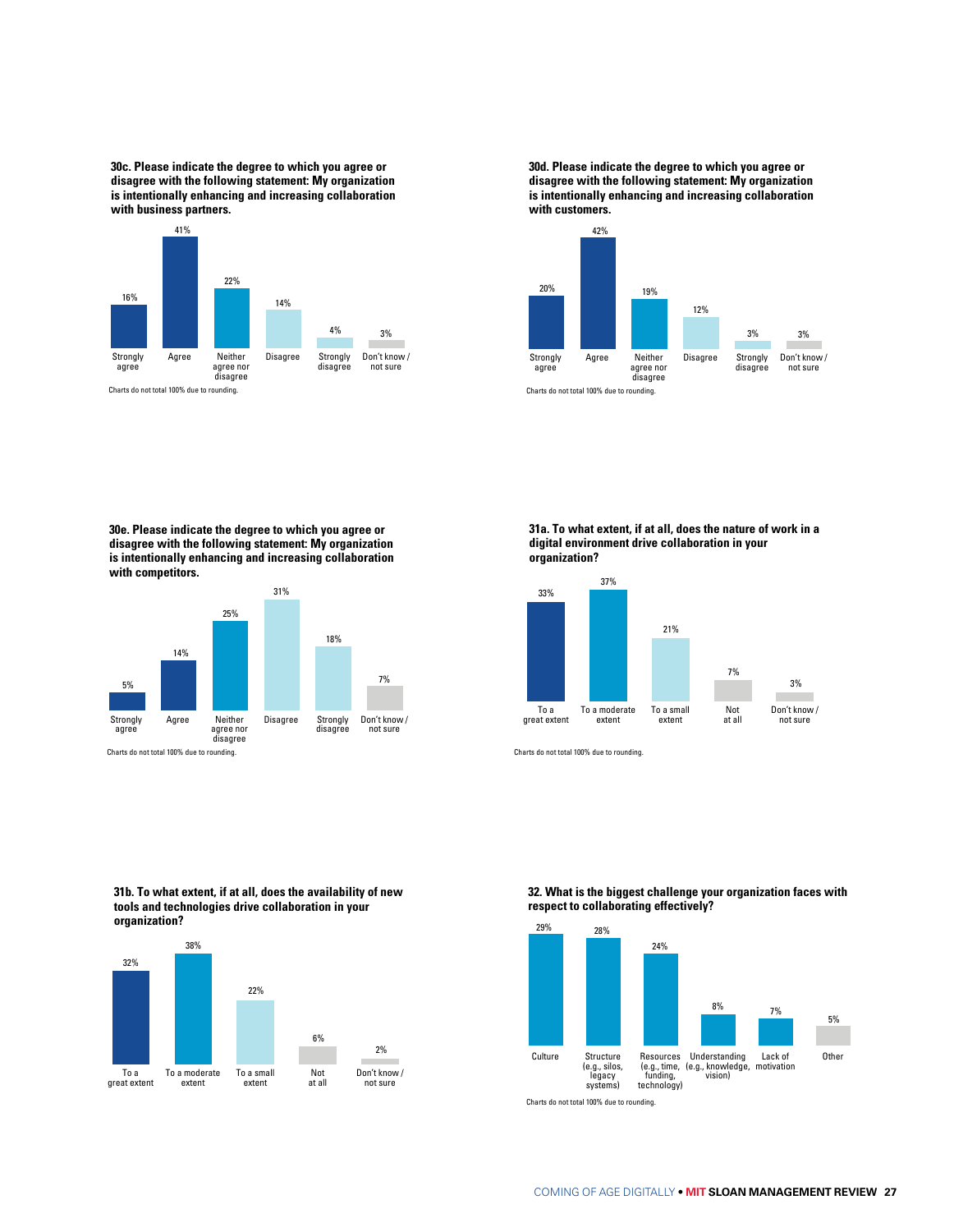**33. Please indicate the degree to which you agree or disagree with the following statement: My organization encourages feedback and iteration to learn how to work in new ways.**



**35. Please indicate the degree to which you agree or disagree with the following statement: My organization scales successful initiatives to drive digital transformation across the organization.**



#### **37. What best describes your organization's ownership structure?**



**39. What is your organization's total employee head count?**



**34. Please indicate the degree to which you agree or disagree with the following statement: Leaders in my organization share results from failed experiments in constructive ways that increase organizational learning.**



**36. What is the biggest difference between working in a digital business environment versus a traditional one?**



**38. What were the revenues of your parent organization in its last fiscal year (in U.S. dollars)?** 



#### **40. How old is your organization?**



**28 MIT SLOAN MANAGEMENT REVIEW** • DELOITTE INSIGHTS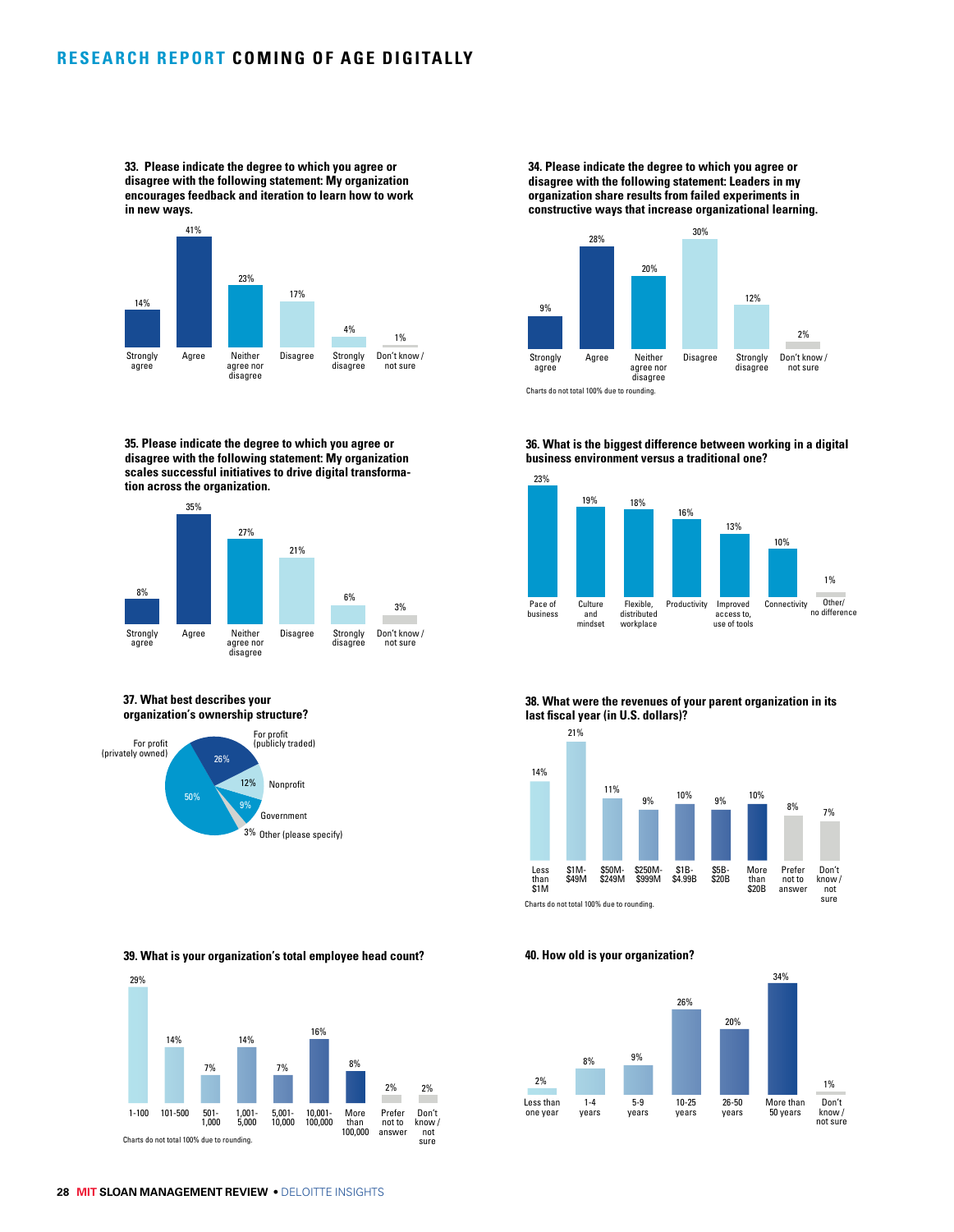**primary industry?**



#### **42. Is your organization business to business (B2B) or business to consumer (B2C)?**



## **functional afliation?**



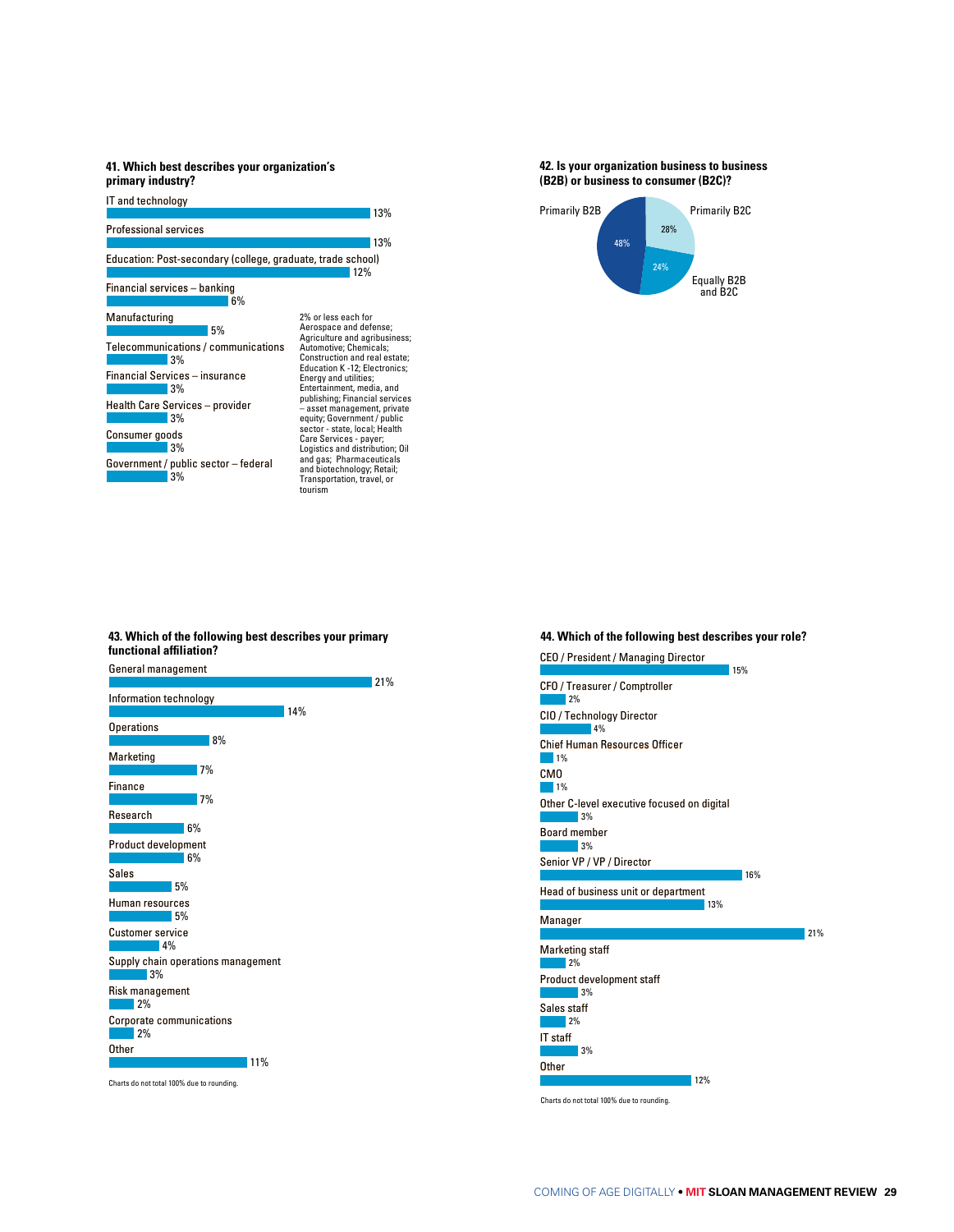





#### **47. What is your gender?**



**48. How long have you worked at your organization?**



#### **49. In which country do you primarily work?**

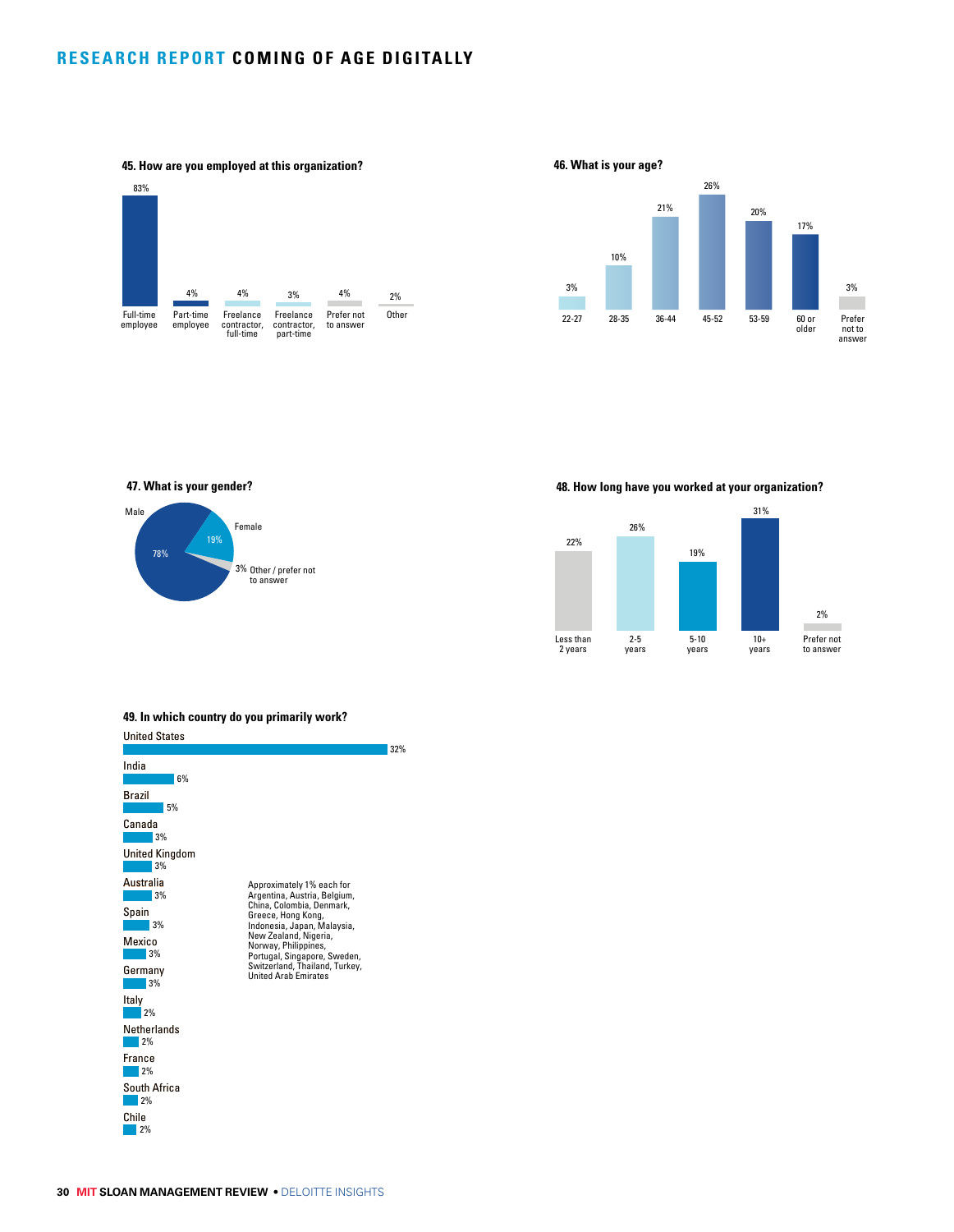#### *MIT SLOAN MANAGEMENT REVIEW*

*MIT Sloan Management Review* leads the discourse among academic researchers, business executives, and other influential thought leaders about advances in management practice that are transforming how people lead and innovate. *MIT SMR* disseminates new management research and innovative ideas so that thoughtful executives can capitalize on the opportunities generated by rapid organizational, technological, and societal change.

#### **DELOITTE**

This publication contains general information only and is based on the experiences and research of Deloitte practitioners. Deloitte is not, by means of this publication, rendering business, financial, investment or other professional advice or services. This publication is not a substitute for such professional advice or services, nor should it be used as a basis for any decision or action that may affect your business. Before making any decision or taking any action that may affect your business, you should consult a qualified professional advisor. Deloitte, its affiliates and related entities shall not be responsible for any loss sustained by any person who relies on this publication.

Deloitte refers to one or more of Deloitte Touche Tohmatsu Limited, a U.K. private company limited by guarantee ("DTTL"), its network of member firms, and their related entities. DTTL and each of its member firms are legally separate and independent entities. DTTL (also referred to as "Deloitte Global") does not provide services to clients. In the United States, Deloitte refers to one or more of the U.S. member firms of DTTL, their related entities that operate using the "Deloitte" name in the United States and their respective affiliates. Certain services may not be available to attest clients under the rules and regulations of public accounting. Please see www.deloitte.com/about to learn more about our global network of member firms.

Deloitte Digital has created a new model for a new age — a creative digital consultancy. That means bringing together all the creative and technology capabilities, business acumen and industry insight needed to help transform clients' businesses with digital. With Deloitte Digital's end-to-end capabilities, clients bring their greatest ambitions, knowing Deloitte Digital has what it takes to bring new business visions to life.

Deloitte Insights publishes original articles, reports and periodicals that provide insights for businesses, the public sector and NGOs. Our goal is to draw upon research and experience from our professional services organization, and that of coauthors in academia and business, to advance the conversation on a broad spectrum of topics of interest to executives and government leaders. You may contact the authors or send an email to insights@deloitte.com for more information.